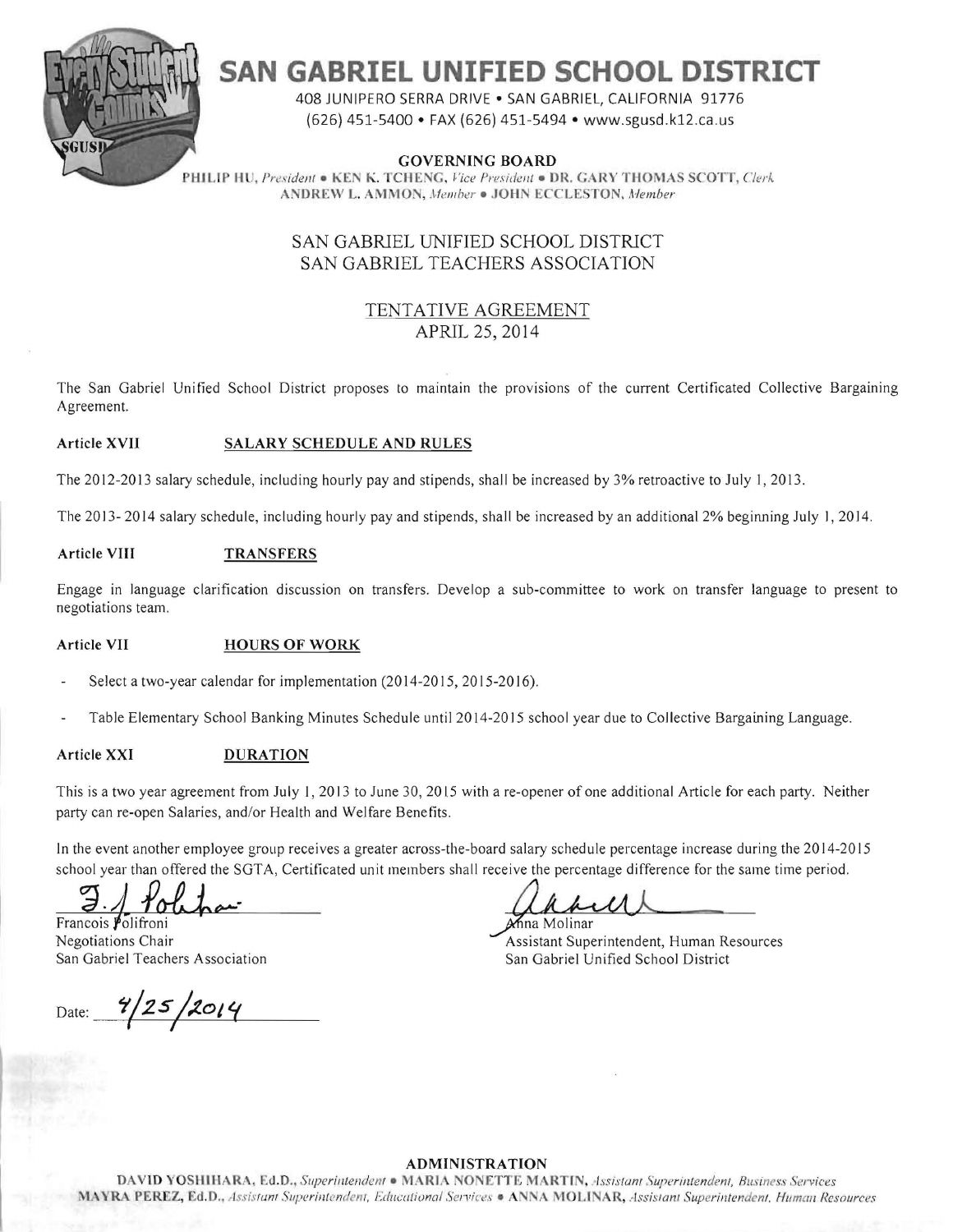## **Los Angeles County Office of Education Division of Business Advisory Services**

## **in accordance with AB 1200 (Chapter 1213/1991), GC 3540.2(a), GC 3547.5, and CCR, Title V, Section 15449 PUBLIC DISCLOSURE OF PROPOSED COLLECTIVE BARGAINING AGREEMENT**

| Name of School District:                             | <b>San Gabriel Unified School District</b> |                                         |             |               |  |  |  |  |  |
|------------------------------------------------------|--------------------------------------------|-----------------------------------------|-------------|---------------|--|--|--|--|--|
| Name of Bargaining Unit:                             |                                            | <b>San Gabriel Teachers Association</b> |             |               |  |  |  |  |  |
| Certificated, Classified, Other:                     | Certificated                               |                                         |             |               |  |  |  |  |  |
|                                                      |                                            |                                         |             |               |  |  |  |  |  |
| The proposed agreement covers the period beginning:  |                                            | July 1, 2013                            | and ending: | June 30, 2015 |  |  |  |  |  |
|                                                      |                                            | (date)                                  |             | (date)        |  |  |  |  |  |
| The Governing Board will act upon this agreement on: |                                            | May 27, 2014                            |             |               |  |  |  |  |  |
|                                                      |                                            | (date)                                  |             |               |  |  |  |  |  |

**Note: This form, along with a copy of the proposed agreement, must be submitted to the County Office at least ten (10) working days prior to the date the Governing Board will take action.**

#### **A. Proposed Change in Compensation**

| <b>Bargaining Unit Compensation</b> |                                                                                                                     |              | <b>Current Budget</b><br>(Prior to Proposed |               | <b>Fiscal Impact of Proposed Agreement</b><br>(Complete Years 2 and 3 for multiyear and overlapping agreements only) |               |                               |                               |         |  |  |
|-------------------------------------|---------------------------------------------------------------------------------------------------------------------|--------------|---------------------------------------------|---------------|----------------------------------------------------------------------------------------------------------------------|---------------|-------------------------------|-------------------------------|---------|--|--|
|                                     | <b>All Funds - Combined</b>                                                                                         |              | Agreement)                                  |               | Year 1<br>Increase/(Decrease)                                                                                        |               | Year 2<br>Increase/(Decrease) | Year 3<br>Increase/(Decrease) |         |  |  |
|                                     |                                                                                                                     |              |                                             |               | 2013-14                                                                                                              |               | 2014-15                       |                               | 2015-16 |  |  |
|                                     | 1. Salary Schedule<br>Including Step and Column                                                                     | $\mathbb{S}$ | 18,999,823                                  | $\mathcal{S}$ | 569,995                                                                                                              | $\mathcal{S}$ | 389,832                       |                               |         |  |  |
|                                     |                                                                                                                     |              |                                             |               | 3.00%                                                                                                                |               | 1.99%                         |                               | 0.00%   |  |  |
| 2.                                  | <b>Other Compensation</b><br>Stipends, Bonuses, Longevity, Overtime,<br>Differential, Callback or Standby Pay, etc. |              |                                             |               |                                                                                                                      |               |                               |                               |         |  |  |
|                                     | <b>Description of Other Compensation</b>                                                                            |              |                                             |               |                                                                                                                      |               |                               |                               |         |  |  |
|                                     | 3. Statutory Benefits - STRS, PERS,<br>FICA, WC, UI, Medicare, etc.                                                 | \$           | 2,356,392                                   | $\mathcal{S}$ | 70,692                                                                                                               | $\mathbb{S}$  | 48,347                        |                               |         |  |  |
|                                     |                                                                                                                     |              |                                             |               | 3.00%                                                                                                                |               | 1.99%                         |                               | 0.00%   |  |  |
|                                     | 4. Health/Welfare Plans                                                                                             | \$           | 3,394,257                                   | $\mathcal{S}$ |                                                                                                                      | \$            |                               |                               |         |  |  |
|                                     |                                                                                                                     |              |                                             |               | 0.00%                                                                                                                |               | 0.00%                         |                               | 0.00%   |  |  |
|                                     | 5. Total Bargaining Unit Compensation<br>Add Items 1 through 4 to equal 5                                           | $\mathbb{S}$ | 24,750,472                                  | $\mathcal{S}$ | 640,687                                                                                                              | $\mathcal{S}$ | 438,179                       | $\mathcal{S}$                 |         |  |  |
|                                     |                                                                                                                     |              |                                             |               | 2.59%                                                                                                                |               | 1.73%                         |                               | 0.00%   |  |  |
|                                     | 6. Total Number of Bargaining Unit<br><b>Employees</b> (Use FTEs if appropriate)                                    |              | 243.00                                      |               |                                                                                                                      |               |                               |                               |         |  |  |
|                                     | 7. Total Compensation Average Cost per<br><b>Bargaining Unit Employee</b>                                           | \$           | 101,854                                     |               | 2636.57                                                                                                              |               | 1803.21                       |                               | 0.00    |  |  |
|                                     |                                                                                                                     |              |                                             |               | 2.59%                                                                                                                |               | 1.73%                         |                               | 0.00%   |  |  |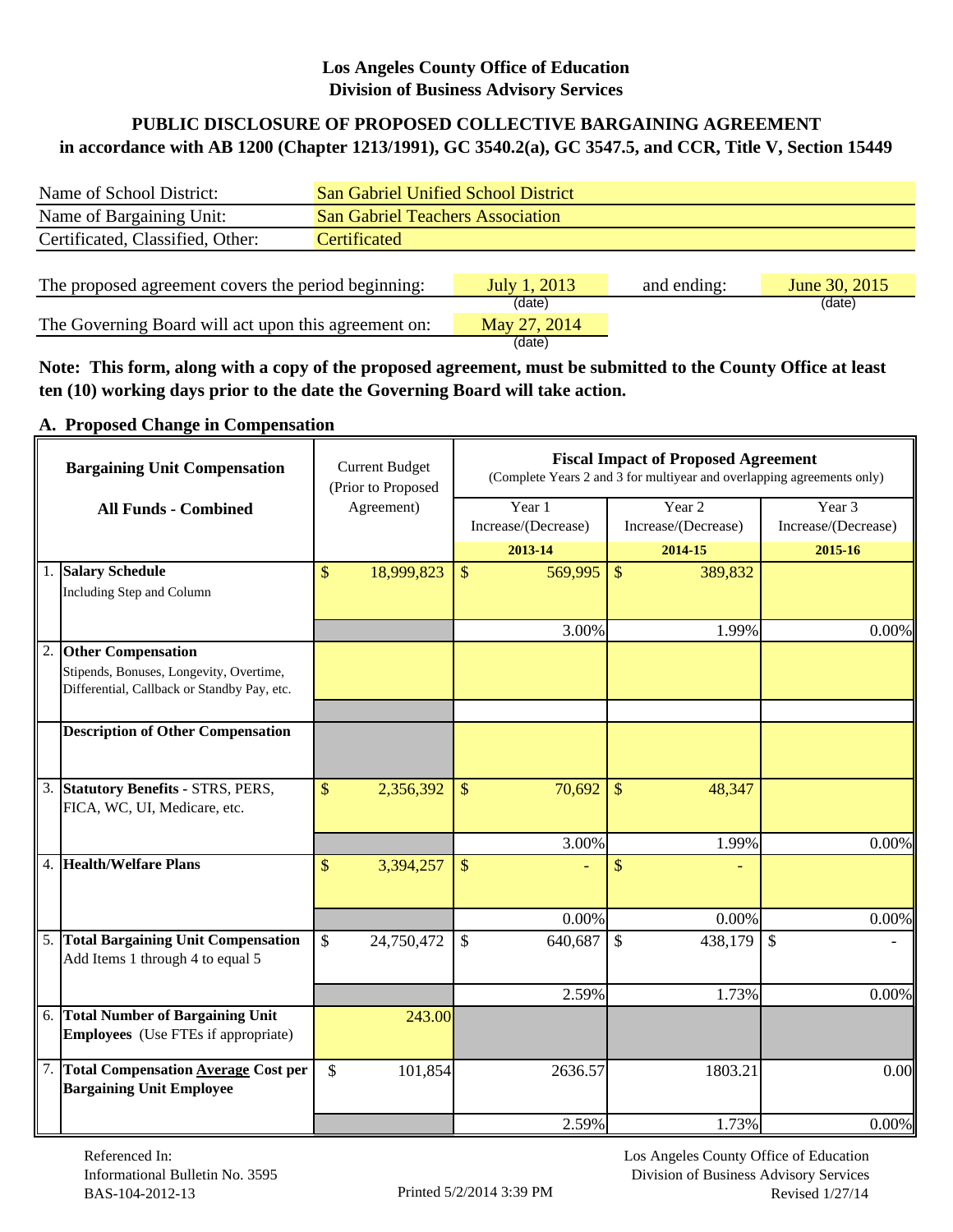San Gabriel Unified School District San Gabriel Teachers Association

 8. What was the negotiated percentage change? For example, if the change in "Year 1" was for less than a full year, what is the annualized percentage of that change for "Year 1"?

Year 1: 3.00% Year 2: 2.00%

9. Were any additional steps, columns, or ranges added to the salary schedules? (If yes, please explain.)

No

 additional sheet.) 10. Please include comments and explanations as necessary. (If more room is necessary, please attach an

11. Does this bargaining unit have a negotiated cap for Health and Welfare



If yes, please describe the cap amount.

SGTA cap is based on the median price family medical, family dental HMO and family vision.

**B. Proposed negotiated changes in noncompensation items** (i.e., class size adjustments, staff development days, teacher prep time, classified staffing ratios, etc.)

Engage in language clarification discussion on transfers. Develop a sub-committee to work on transfer language to present to negotiations team.

Select a two-year calendar for implementation (2014-2015 , 2015-2016).

Table Elementary School Banking Minutes Schedule until 20 14-20 15 school year due to Collective Bargaining

**C. What are the specific impacts (positive or negative) on instructional and support programs to accommodate the settlement?** Include the impact of changes such as staff reductions or increases, program reductions or increases, elimination or expansion of other services or programs (i.e., counselors, librarians, custodial staff, etc.)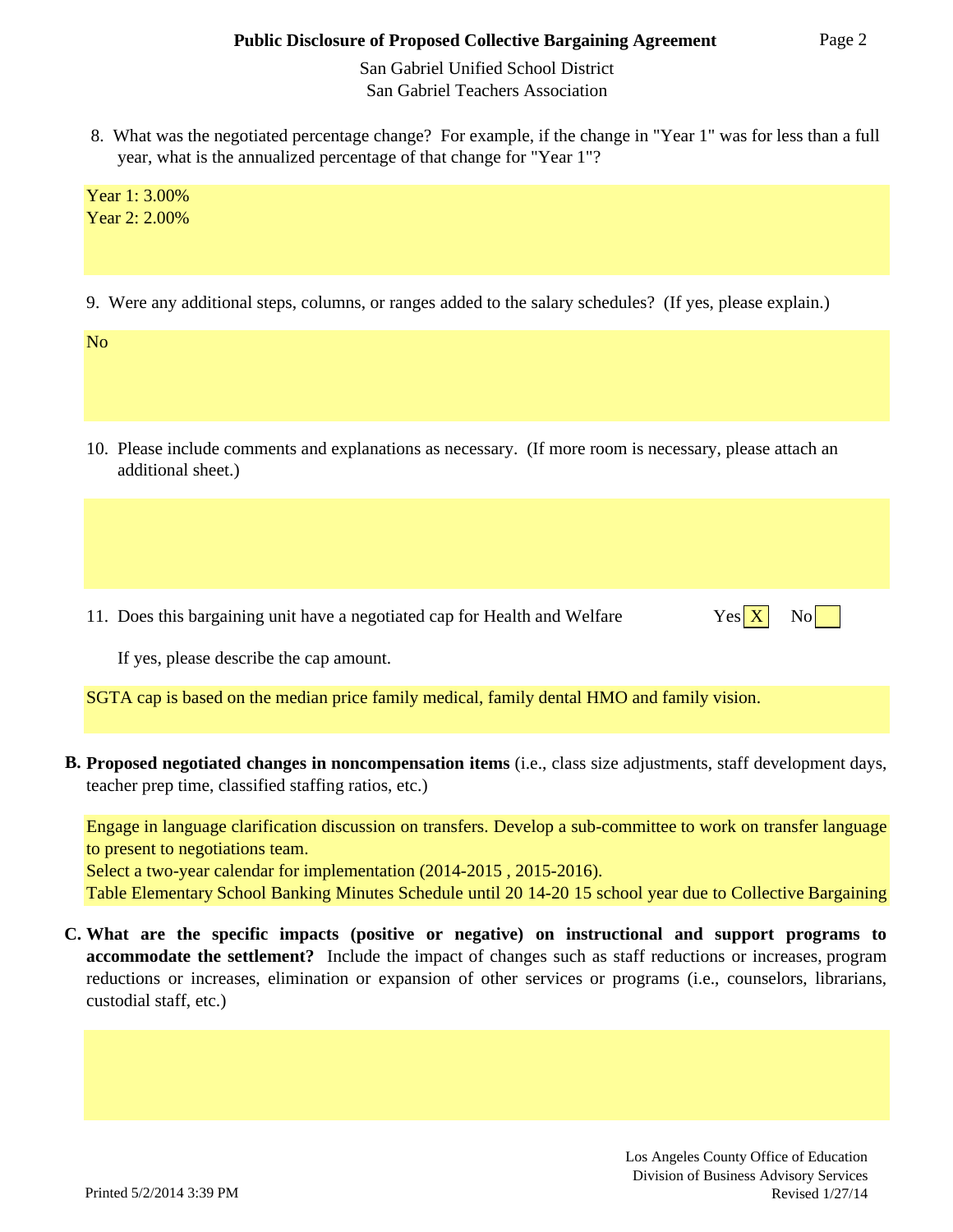San Gabriel Unified School District San Gabriel Teachers Association

#### **D. What contingency language is included in the proposed agreement** (e.g., reopeners, etc.)?

In the event another employee group receives a greater across-the-board salary schedule percentage increase during the 2014-2015 school year than offered the SGTA, Certificated unit members shall receive the percentage difference for the same time period

**E. Identify other major provisions that do not directly affect the district's costs, such as binding arbitrations, grievance procedures, etc.**

None

## **F. Source of Funding for Proposed Agreement:**

1. Current Year

The ongoing general fund revenues and the unrestricted ending fund balance.

 subsequent years? 2. If this is a single year agreement, how will the ongoing cost of the proposed agreement be funded in

See number three below.

3. If this is a multiyear agreement, what is the source of funding, including assumptions used, to fund these obligations in subsequent years? (Remember to include compounding effects in meeting obligations.)

The ongoing cost will be funded in subsequent years by utilizing the existing unrestricted ending fund balance reserve, as well as balancing the increased expenditures against a reduction in budgeted unrestricted general fund expenditures and an increase in unrestricted revenues. The passage of the Local Control Funding Formula impacts whether this will be sustainable in the years beyond year two.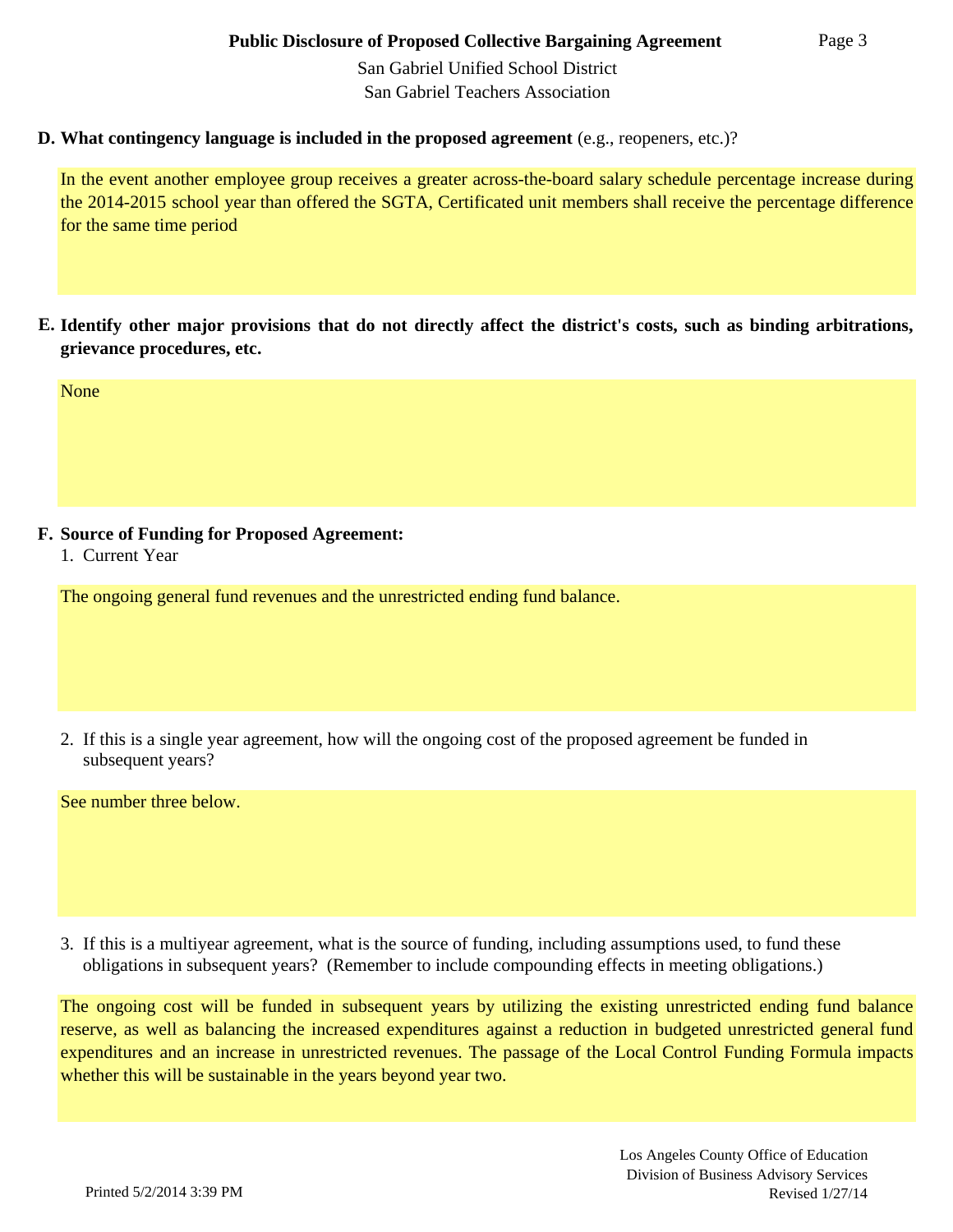**Unrestricted General Fund**

#### **G. IMPACT OF PROPOSED AGREEMENT ON CURRENT YEAR OPERATING BUDGET**

|                                      | Bargaining Unit:       | San Gabriel Teachers Association |                                                    |                    |                                        |                         |                                         |    |                                     |
|--------------------------------------|------------------------|----------------------------------|----------------------------------------------------|--------------------|----------------------------------------|-------------------------|-----------------------------------------|----|-------------------------------------|
|                                      |                        |                                  | Column 1                                           |                    | Column <sub>2</sub>                    |                         | Column <sub>3</sub>                     |    | Column 4                            |
|                                      |                        |                                  | <b>Latest Board-</b>                               |                    | Adjustments as a                       |                         | <b>Other Revisions</b>                  |    | <b>Total Revised</b>                |
|                                      |                        |                                  | <b>Approved Budget</b><br><b>Before Settlement</b> |                    | Result of Settlement<br>(compensation) |                         | (agreement support<br>and/or other unit |    | <b>Budget</b><br>(Columns $1+2+3$ ) |
|                                      |                        |                                  | (As of 3/31/14)                                    |                    |                                        |                         | agreement)                              |    |                                     |
|                                      | <b>Object Code</b>     |                                  |                                                    |                    |                                        |                         | Explain on Page 4i                      |    |                                     |
| <b>REVENUES</b>                      |                        |                                  |                                                    |                    |                                        |                         |                                         |    |                                     |
| <b>LCFF</b> Revenue                  | 8010-8099              | \$                               | 33,935,842                                         |                    |                                        | \$                      | ÷,                                      | \$ | 33,935,842                          |
| Federal Revenue                      | 8100-8299              | \$                               | 26,550                                             |                    |                                        | \$                      | L,                                      | \$ | 26,550                              |
| <b>Other State Revenue</b>           | 8300-8599              | \$                               | 909,572                                            |                    |                                        | \$                      | Ξ                                       | \$ | 909,572                             |
| Other Local Revenue                  | 8600-8799              | \$                               | 499,715                                            |                    |                                        | \$                      |                                         | \$ | 499,715                             |
| <b>TOTAL REVENUES</b>                |                        | \$                               | 35,371,679                                         |                    |                                        | \$                      | $\overline{a}$                          | \$ | 35,371,679                          |
| <b>EXPENDITURES</b>                  |                        |                                  |                                                    |                    |                                        |                         |                                         |    |                                     |
| <b>Certificated Salaries</b>         | 1000-1999              | \$                               | 15,781,580                                         | $\mathbb{S}$       | 474,801                                |                         |                                         | \$ | 16,256,381                          |
| <b>Classified Salaries</b>           | 2000-2999              | $\mathbb{S}$                     | 4,128,199                                          |                    |                                        |                         |                                         | \$ | 4,128,199                           |
| <b>Employee Benefits</b>             | 3000-3999              | $\mathbf{\hat{S}}$               | 6,825,888                                          | $\mathbf{\hat{S}}$ | 58,782                                 |                         |                                         | \$ | 6,884,670                           |
| <b>Books and Supplies</b>            | 4000-4999              | $\mathbb{S}$                     | 563,730                                            |                    |                                        | $\mathbb{S}$            | ÷,                                      | \$ | 563,730                             |
| Services, Other Operating Expenses   | 5000-5999              | $\mathbb{S}$                     | 2,636,569                                          |                    |                                        | \$                      | L,                                      | \$ | 2,636,569                           |
| Capital Outlay                       | 6000-6999              | \$                               |                                                    |                    |                                        | \$                      | L,                                      | \$ |                                     |
| Other Outgo                          | 7100-7299<br>7400-7499 | \$                               |                                                    |                    |                                        | \$                      | ÷,                                      | \$ |                                     |
| <b>Indirect/Direct Support Costs</b> | 7300-7399              | \$                               | (416,900)                                          |                    |                                        | \$                      | Ξ                                       | \$ | (416,900)                           |
| <b>TOTAL EXPENDITURES</b>            |                        | \$                               | 29,519,066                                         | \$                 | 533,583                                | \$                      |                                         | \$ | 30,052,649                          |
| OTHER FINANCING SOURCES/USES         |                        |                                  |                                                    |                    |                                        |                         |                                         |    |                                     |
| Transfers In and Other Sources       | 8900-8979              | \$                               | $\equiv$                                           | \$                 | ÷                                      | \$                      | L,                                      | \$ |                                     |
| Transfers Out and Other Uses         | 7600-7699              | \$                               | 525,000                                            | \$                 |                                        | \$                      | ÷,                                      | \$ | 525,000                             |
| Contributions                        | 8980-8999              | $\mathbb{S}$                     | (5,535,301)                                        | $\sqrt{\ }$        |                                        | \$                      |                                         | \$ | (5,535,301)                         |
| OPERATING SURPLUS (DEFICIT)*         |                        | \$                               | (207, 688)                                         | $\mathbb{S}$       | (533, 583)                             | \$                      | $\overline{a}$                          | \$ | (741, 271)                          |
|                                      |                        |                                  |                                                    |                    |                                        |                         |                                         |    |                                     |
| <b>BEGINNING FUND BALANCE</b>        | 9791                   | \$                               | 5,741,276                                          |                    |                                        |                         |                                         | \$ | 5,741,276                           |
| Prior-Year Adjustments/Restatements  | 9793/9795              | $\mathbb{S}$                     | (302, 265)                                         |                    |                                        |                         |                                         | \$ | (302, 265)                          |
| <b>ENDING FUND BALANCE</b>           |                        | \$                               | 5,231,323                                          | $\mathbb{S}$       | (533, 583)                             | $\mathcal{S}$           | $\overline{a}$                          | \$ | 4,697,740                           |
| <b>COMPONENTS OF ENDING BALANCE:</b> |                        |                                  |                                                    |                    |                                        |                         |                                         |    |                                     |
| Nonspendable Amounts                 | 9711-9719              | \$                               | 80,000                                             | $\mathbb{S}$       | Ξ                                      | \$                      | ÷,                                      | \$ | 80,000                              |
| <b>Restricted Amounts</b>            | 9740                   |                                  |                                                    |                    |                                        |                         |                                         |    |                                     |
| <b>Committed Amounts</b>             | 9750-9760              | \$                               | ÷.                                                 | $\mathbb{S}$       |                                        | \$                      | Ξ                                       | \$ |                                     |
| <b>Assigned Amounts</b>              | 9780                   | \$                               | 1,804,752                                          | $\sqrt[6]{3}$      | (549, 590)                             | $\sqrt[6]{\frac{1}{2}}$ | ÷,                                      | \$ | 1,255,162                           |
| Reserve for Economic Uncertainties   | 9789                   | \$                               | 1,395,248                                          | $\mathbb{S}$       | 16,007                                 | $\sqrt[6]{\frac{1}{2}}$ | ÷,                                      | \$ | 1,411,255                           |
| Unassigned/Unappropriated Amount     | 9790                   | \$                               | 1,951,323                                          | $\mathbb{S}$       |                                        | \$                      | $\frac{1}{2}$                           | \$ | 1,951,323                           |

\*Net Increase (Decrease) in Fund Balance

**NOTE: 9790 amounts in Columns 1 and 4 must be positive**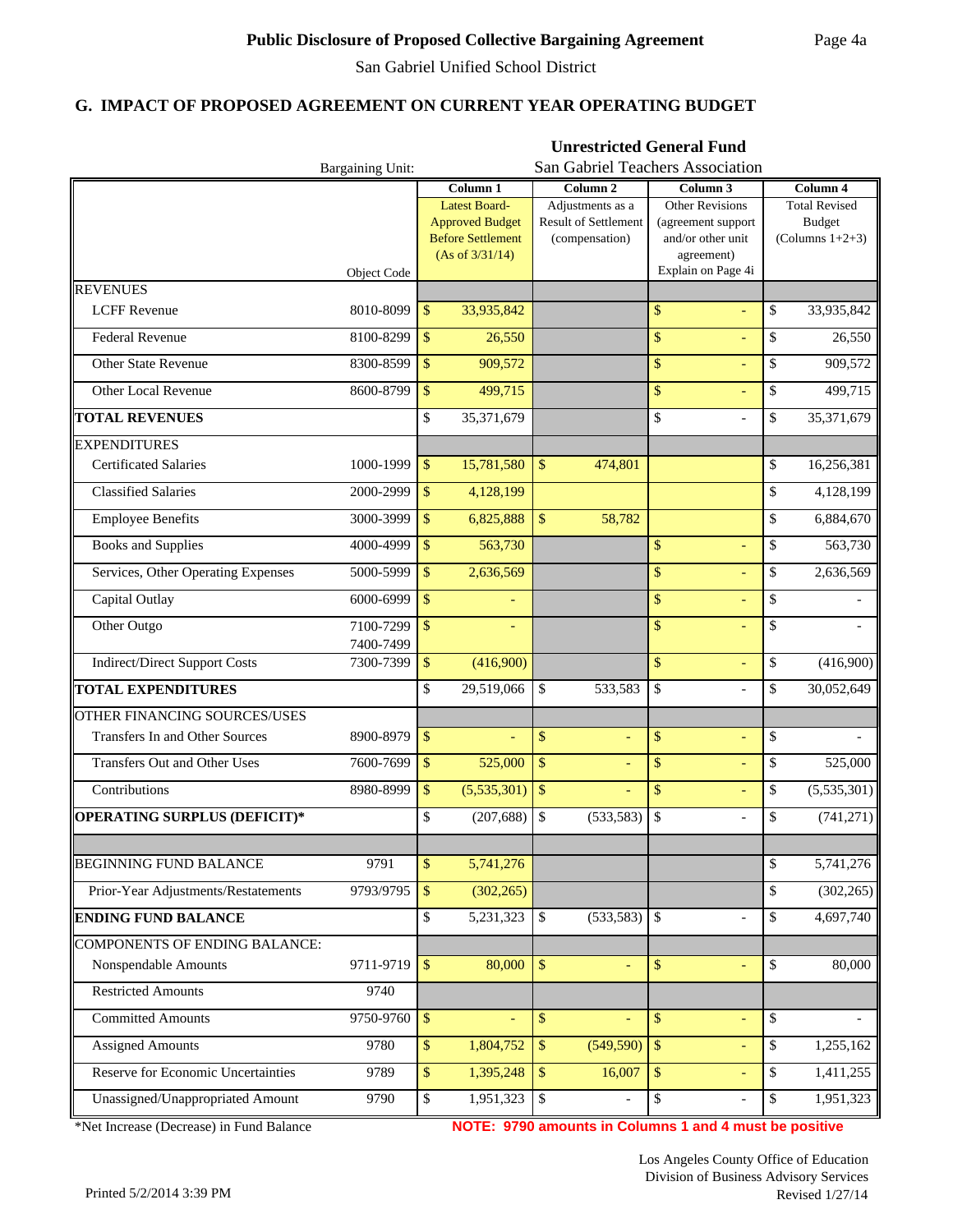**Restricted General Fund**

#### **G. IMPACT OF PROPOSED AGREEMENT ON CURRENT YEAR OPERATING BUDGET**

|                                        | Bargaining Unit:       |                    |                                                                                 |                    | San Gabriel Teachers Association                           |               |                                                                                 |    |                                                             |  |  |
|----------------------------------------|------------------------|--------------------|---------------------------------------------------------------------------------|--------------------|------------------------------------------------------------|---------------|---------------------------------------------------------------------------------|----|-------------------------------------------------------------|--|--|
|                                        |                        |                    | Column <sub>1</sub>                                                             |                    | Column <sub>2</sub>                                        |               | Column <sub>3</sub>                                                             |    | Column 4                                                    |  |  |
|                                        |                        |                    | Latest Board-<br>Approved Budget<br><b>Before Settlement</b><br>(As of 3/31/14) |                    | Adjustments as a<br>Result of Settlement<br>(compensation) |               | <b>Other Revisions</b><br>(agreement support<br>and/or other unit<br>agreement) |    | <b>Total Revised</b><br><b>Budget</b><br>(Columns $1+2+3$ ) |  |  |
|                                        | Object Code            |                    |                                                                                 |                    |                                                            |               | Explain on Page 4i                                                              |    |                                                             |  |  |
| <b>REVENUES</b><br><b>LCFF Revenue</b> | 8010-8099              | \$                 |                                                                                 |                    |                                                            | \$            | ÷,                                                                              | \$ |                                                             |  |  |
| Federal Revenue                        | 8100-8299              | \$                 | 3,169,014                                                                       |                    |                                                            | \$            | L,                                                                              | \$ | 3,169,014                                                   |  |  |
| <b>Other State Revenue</b>             | 8300-8599              | \$                 | 2,628,842                                                                       |                    |                                                            | \$            | Ξ                                                                               | \$ | 2,628,842                                                   |  |  |
| Other Local Revenue                    | 8600-8799              | \$                 | 4,504,192                                                                       |                    |                                                            | \$            |                                                                                 | \$ | 4,504,192                                                   |  |  |
| <b>TOTAL REVENUES</b>                  |                        | \$                 | 10,302,048                                                                      |                    |                                                            | \$            | $\overline{a}$                                                                  | \$ | 10,302,048                                                  |  |  |
| <b>EXPENDITURES</b>                    |                        |                    |                                                                                 |                    |                                                            |               |                                                                                 |    |                                                             |  |  |
| <b>Certificated Salaries</b>           | 1000-1999              | \$                 | 4,355,411                                                                       | $\sqrt{\ }$        | 95,194                                                     | \$            | L,                                                                              | \$ | 4,450,605                                                   |  |  |
| <b>Classified Salaries</b>             | 2000-2999              | $\mathbb{S}$       | 2,542,408                                                                       | \$                 |                                                            | \$            | ÷,                                                                              | \$ | 2,542,408                                                   |  |  |
| <b>Employee Benefits</b>               | 3000-3999              | $\mathbf{\hat{S}}$ | 2,406,546                                                                       | $\mathbb{S}$       | 11,910                                                     | \$            |                                                                                 | \$ | 2,418,456                                                   |  |  |
| <b>Books and Supplies</b>              | 4000-4999              | $\mathbb{S}$       | 1,701,435                                                                       |                    |                                                            | $\mathsf{\$}$ | ÷,                                                                              | \$ | 1,701,435                                                   |  |  |
| Services, Other Operating Expenses     | 5000-5999              | $\mathbb{S}$       | 4,072,190                                                                       |                    |                                                            | \$            | L,                                                                              | \$ | 4,072,190                                                   |  |  |
| Capital Outlay                         | 6000-6999              | $\mathbf{\hat{S}}$ |                                                                                 |                    |                                                            | \$            | Ξ                                                                               | \$ |                                                             |  |  |
| Other Outgo                            | 7100-7299<br>7400-7499 | \$                 | 1,060,000                                                                       |                    |                                                            | \$            | Ξ                                                                               | \$ | 1,060,000                                                   |  |  |
| <b>Indirect/Direct Support Costs</b>   | 7300-7399              | \$                 | 335,778                                                                         |                    |                                                            | \$            | ÷,                                                                              | \$ | 335,778                                                     |  |  |
| <b>TOTAL EXPENDITURES</b>              |                        | \$                 | 16,473,768                                                                      | \$                 | 107,104                                                    | \$            |                                                                                 | \$ | 16,580,872                                                  |  |  |
| OTHER FINANCING SOURCES/USES           |                        |                    |                                                                                 |                    |                                                            |               |                                                                                 |    |                                                             |  |  |
| Transfers In and Other Sources         | 8900-8979              | \$                 | $\equiv$                                                                        | \$                 | ÷                                                          | \$            | L,                                                                              | \$ |                                                             |  |  |
| Transfers Out and Other Uses           | 7600-7699              | \$                 |                                                                                 | \$                 |                                                            | \$            | ÷,                                                                              | \$ |                                                             |  |  |
| Contributions                          | 8980-8999              | $\mathbb{S}$       | 5,535,301                                                                       | \$                 |                                                            | \$            |                                                                                 | \$ | 5,535,301                                                   |  |  |
| OPERATING SURPLUS (DEFICIT)*           |                        | \$                 | (636, 419)                                                                      | $\mathbb{S}$       | (107, 104)                                                 | \$            | $\overline{a}$                                                                  | \$ | (743, 523)                                                  |  |  |
| <b>BEGINNING FUND BALANCE</b>          | 9791                   | \$                 | 1,550,513                                                                       |                    |                                                            |               |                                                                                 | \$ | 1,550,513                                                   |  |  |
| Prior-Year Adjustments/Restatements    | 9793/9795              | $\mathbb{S}$       |                                                                                 |                    |                                                            |               |                                                                                 | \$ |                                                             |  |  |
| <b>ENDING FUND BALANCE</b>             |                        | \$                 | 914,094                                                                         | $\mathbb{S}$       | (107, 104)                                                 | $\mathbb{S}$  | $\overline{a}$                                                                  | \$ | 806,990                                                     |  |  |
| <b>COMPONENTS OF ENDING BALANCE:</b>   |                        |                    |                                                                                 |                    |                                                            |               |                                                                                 |    |                                                             |  |  |
| Nonspendable Amounts                   | 9711-9719              | \$                 |                                                                                 | $\mathbf{\hat{S}}$ | ÷                                                          | \$            | ÷,                                                                              | \$ |                                                             |  |  |
| <b>Restricted Amounts</b>              | 9740                   | \$                 | 914,094                                                                         | $\sqrt{S}$         | (107, 104)                                                 | $\sqrt{S}$    | $\equiv$                                                                        | \$ | 806,990                                                     |  |  |
| <b>Committed Amounts</b>               | 9750-9760              |                    |                                                                                 |                    |                                                            |               |                                                                                 |    |                                                             |  |  |
| <b>Assigned Amounts</b>                | 9780                   |                    |                                                                                 |                    |                                                            |               |                                                                                 |    |                                                             |  |  |
| Reserve for Economic Uncertainties     | 9789                   | \$                 | $\equiv$                                                                        | \$                 | $\blacksquare$                                             | \$            | ÷,                                                                              | \$ |                                                             |  |  |
| Unassigned/Unappropriated Amount       | 9790                   | \$                 | $\overline{0}$                                                                  | \$                 |                                                            | $\mathbb{S}$  | $\frac{1}{2}$                                                                   | \$ | $\mathbf{0}$                                                |  |  |

\*Net Increase (Decrease) in Fund Balance

**NOTE: 9790 amounts in Columns 1 and 4 must be positive**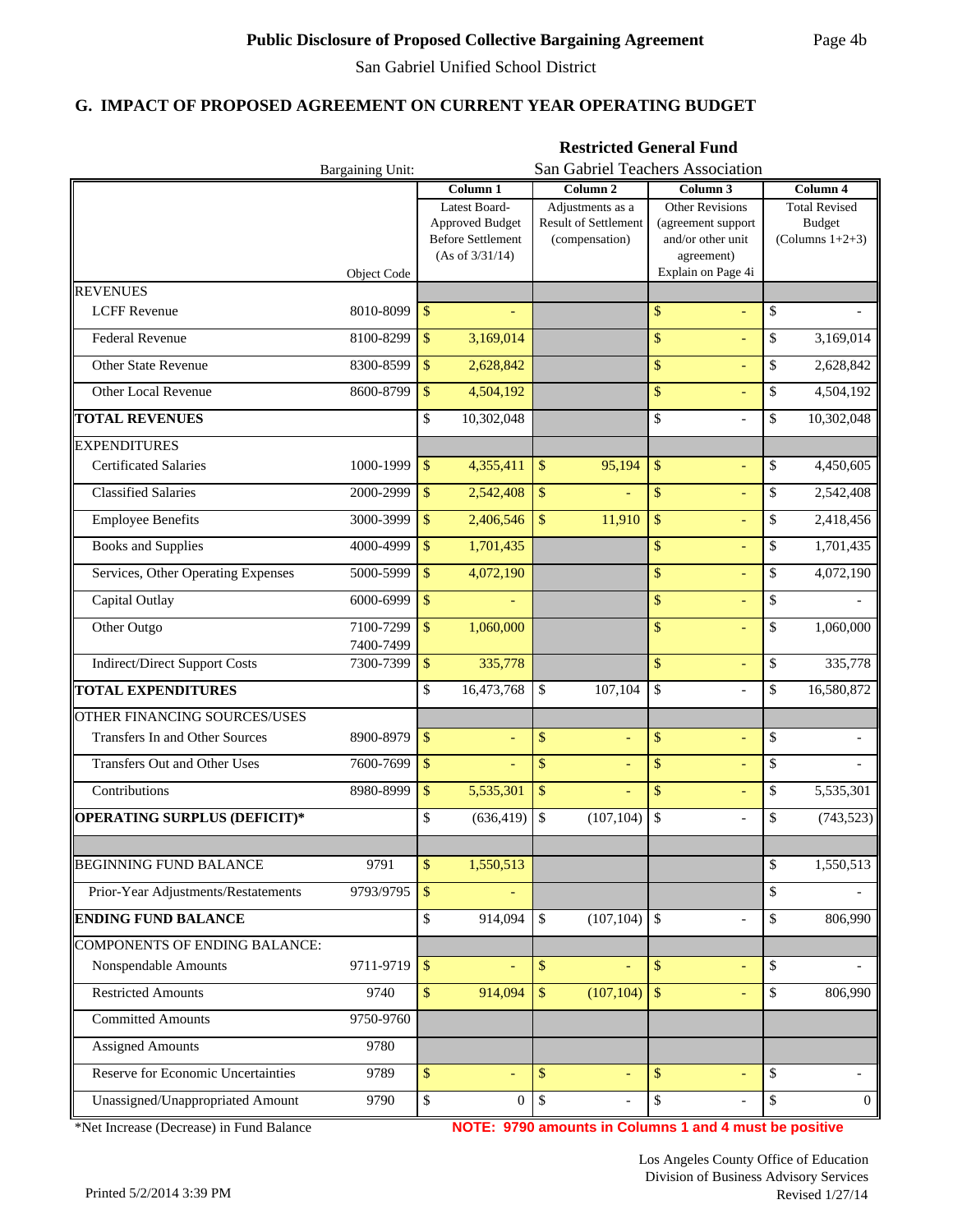**Combined General Fund**

#### **G. IMPACT OF PROPOSED AGREEMENT ON CURRENT YEAR OPERATING BUDGET**

|                                      | Bargaining Unit:       |                                            |                                                                                        |              |                                                            | San Gabriel Teachers Association |                                                                                 |          |                                                             |  |
|--------------------------------------|------------------------|--------------------------------------------|----------------------------------------------------------------------------------------|--------------|------------------------------------------------------------|----------------------------------|---------------------------------------------------------------------------------|----------|-------------------------------------------------------------|--|
|                                      |                        | Column <sub>2</sub><br>Column <sub>1</sub> |                                                                                        |              |                                                            | Column <sub>3</sub>              |                                                                                 | Column 4 |                                                             |  |
|                                      |                        |                                            | Latest Board-<br><b>Approved Budget</b><br><b>Before Settlement</b><br>(As of 3/31/14) |              | Adjustments as a<br>Result of Settlement<br>(compensation) |                                  | <b>Other Revisions</b><br>(agreement support<br>and/or other unit<br>agreement) |          | <b>Total Revised</b><br><b>Budget</b><br>(Columns $1+2+3$ ) |  |
|                                      | <b>Object Code</b>     |                                            |                                                                                        |              |                                                            |                                  | Explain on Page 4i                                                              |          |                                                             |  |
| <b>REVENUES</b>                      |                        |                                            |                                                                                        |              |                                                            |                                  |                                                                                 |          |                                                             |  |
| <b>LCFF</b> Revenue                  | 8010-8099              | \$                                         | 33,935,842                                                                             |              |                                                            | \$                               | $\blacksquare$                                                                  | \$       | 33,935,842                                                  |  |
| Federal Revenue                      | 8100-8299              | \$                                         | 3,195,564                                                                              |              |                                                            | \$                               | $\overline{a}$                                                                  | \$       | 3,195,564                                                   |  |
| <b>Other State Revenue</b>           | 8300-8599              | \$                                         | 3,538,414                                                                              |              |                                                            | $\mathbb{S}$                     | $\overline{a}$                                                                  | \$       | 3,538,414                                                   |  |
| Other Local Revenue                  | 8600-8799              | \$                                         | 5,003,907                                                                              |              |                                                            | \$                               | $\overline{\phantom{a}}$                                                        | \$       | 5,003,907                                                   |  |
| <b>TOTAL REVENUES</b>                |                        | \$                                         | 45,673,727                                                                             |              |                                                            | \$                               | $\overline{a}$                                                                  | \$       | 45,673,727                                                  |  |
| <b>EXPENDITURES</b>                  |                        |                                            |                                                                                        |              |                                                            |                                  |                                                                                 |          |                                                             |  |
| <b>Certificated Salaries</b>         | 1000-1999              | \$                                         | 20,136,991                                                                             | \$           | 569,995                                                    | \$                               | $\overline{a}$                                                                  | \$       | 20,706,986                                                  |  |
| <b>Classified Salaries</b>           | 2000-2999              | \$                                         | 6,670,607                                                                              | \$           |                                                            | \$                               | $\overline{a}$                                                                  | \$       | 6,670,607                                                   |  |
| <b>Employee Benefits</b>             | 3000-3999              | \$                                         | 9,232,434                                                                              | $\mathbb{S}$ | 70,692                                                     | \$                               | $\overline{a}$                                                                  | \$       | 9,303,126                                                   |  |
| <b>Books and Supplies</b>            | 4000-4999              | \$                                         | 2,265,165                                                                              |              |                                                            | \$                               | $\overline{\phantom{a}}$                                                        | \$       | 2,265,165                                                   |  |
| Services, Other Operating Expenses   | 5000-5999              | \$                                         | 6,708,759                                                                              |              |                                                            | \$                               | $\overline{\phantom{a}}$                                                        | \$       | 6,708,759                                                   |  |
| Capital Outlay                       | 6000-6999              | \$                                         |                                                                                        |              |                                                            | \$                               | $\frac{1}{2}$                                                                   | \$       |                                                             |  |
| Other Outgo                          | 7100-7299<br>7400-7499 | \$                                         | 1,060,000                                                                              |              |                                                            | \$                               | $\overline{\phantom{a}}$                                                        | \$       | 1,060,000                                                   |  |
| <b>Indirect/Direct Support Costs</b> | 7300-7399              | \$                                         | (81, 122)                                                                              |              |                                                            | \$                               | $\frac{1}{2}$                                                                   | \$       | (81, 122)                                                   |  |
| <b>TOTAL EXPENDITURES</b>            |                        | \$                                         | 45,992,834                                                                             | \$           | 640,687                                                    | \$                               | $\overline{a}$                                                                  | \$       | 46,633,521                                                  |  |
| OTHER FINANCING SOURCES/USES         |                        |                                            |                                                                                        |              |                                                            |                                  |                                                                                 |          |                                                             |  |
| Transfer In and Other Sources        | 8900-8979              | \$                                         | $\blacksquare$                                                                         | \$           | $\overline{a}$                                             | \$                               | $\frac{1}{2}$                                                                   | \$       |                                                             |  |
| Transfers Out and Other Uses         | 7600-7699              | \$                                         | 525,000                                                                                | \$           |                                                            | \$                               | $\overline{a}$                                                                  | \$       | 525,000                                                     |  |
| Contributions                        | 8980-8999              | \$                                         |                                                                                        | \$           |                                                            | \$                               | $\overline{a}$                                                                  | \$       |                                                             |  |
| OPERATING SURPLUS (DEFICIT)*         |                        | \$                                         | (844, 107)                                                                             | $\mathbb{S}$ | (640.687)                                                  | \$                               | $\overline{a}$                                                                  | \$       | (1,484,794)                                                 |  |
|                                      |                        |                                            |                                                                                        |              |                                                            |                                  |                                                                                 |          |                                                             |  |
| <b>BEGINNING FUND BALANCE</b>        | 9791                   | \$                                         | 7,291,789                                                                              |              |                                                            |                                  |                                                                                 | \$       | 7,291,789                                                   |  |
| Prior-Year Adjustments/Restatements  | 9793/9795              | \$                                         | (302, 265)                                                                             |              |                                                            |                                  |                                                                                 | \$       | (302, 265)                                                  |  |
| <b>ENDING FUND BALANCE</b>           |                        | \$                                         | 6,145,417                                                                              | \$           | (640, 687)                                                 | $\mathbb{S}$                     | $\blacksquare$                                                                  | \$       | 5,504,730                                                   |  |
| <b>COMPONENTS OF ENDING BALANCE:</b> |                        |                                            |                                                                                        |              |                                                            |                                  |                                                                                 |          |                                                             |  |
| Nonspendable Amounts                 | 9711-9719              | \$                                         | 80,000                                                                                 | $\mathbb{S}$ |                                                            | \$                               | $\frac{1}{2}$                                                                   | \$       | 80,000                                                      |  |
| <b>Restricted Amounts</b>            | 9740                   | \$                                         | 914,094                                                                                | $\mathbb{S}$ | (107, 104)                                                 | $\mathcal{S}$                    | $\overline{\phantom{0}}$                                                        | \$       | 806,990                                                     |  |
| <b>Committed Amounts</b>             | 9750-9760              | \$                                         |                                                                                        | \$           |                                                            | \$                               | $\overline{\phantom{0}}$                                                        | \$       |                                                             |  |
| <b>Assigned Amounts</b>              | 9780                   | \$                                         | 1,804,752                                                                              | \$           | (549, 590)                                                 | $\$$                             | $\overline{\phantom{a}}$                                                        | \$       | 1,255,162                                                   |  |
| Reserve for Economic Uncertainties   | 9789                   | \$                                         | 1,395,248                                                                              | \$           | 16,007                                                     | \$                               | $\overline{\phantom{a}}$                                                        | \$       | 1,411,255                                                   |  |
| Unassigned/Unappropriated Amount     | 9790                   | \$                                         | 1,951,323                                                                              | $\$\,$       |                                                            | $\$$                             | $\overline{\phantom{0}}$                                                        | \$       | 1,951,323                                                   |  |

\*Net Increase (Decrease) in Fund Balance

**NOTE: 9790 amounts in Columns 1 and 4 must be positive**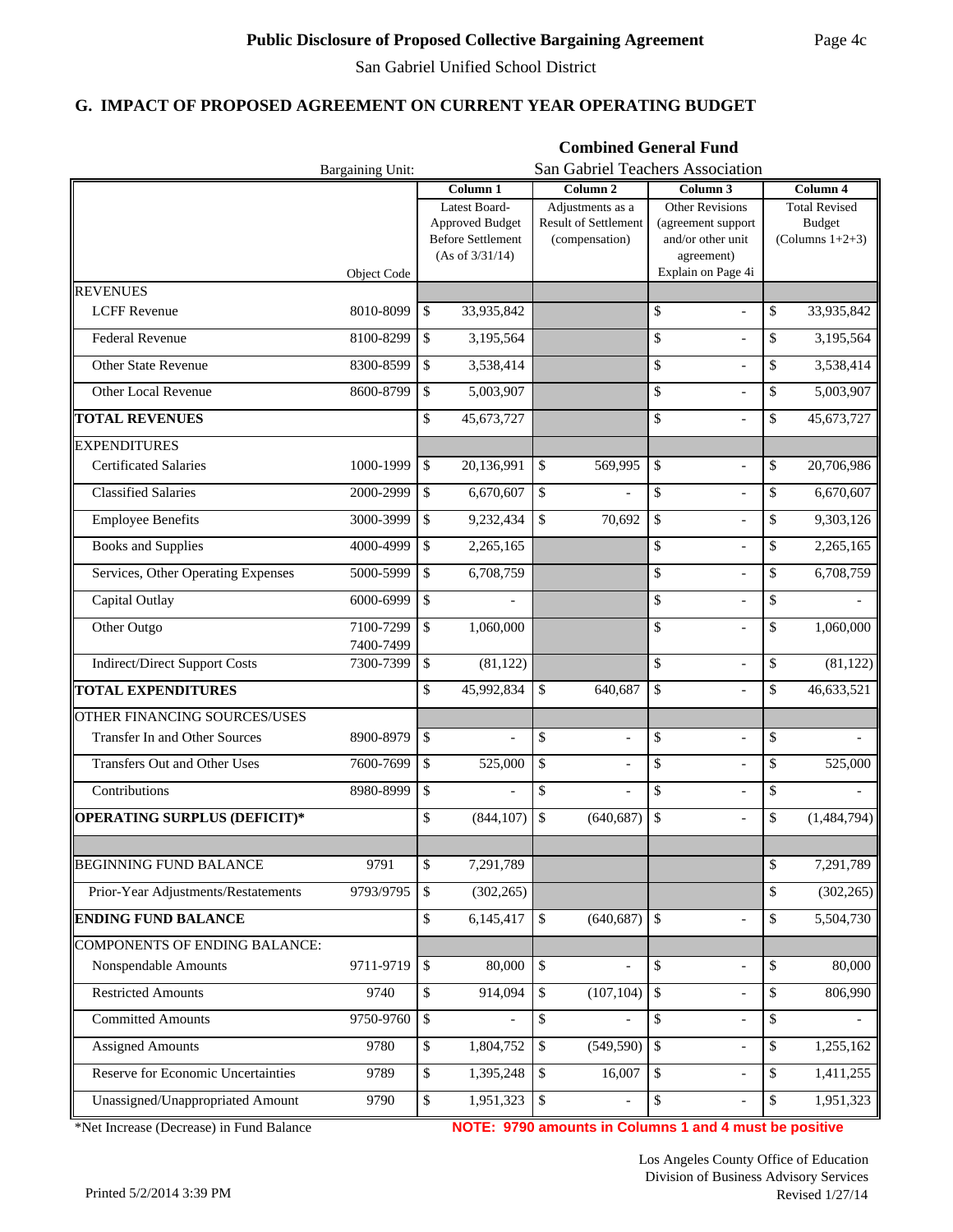San Gabriel Unified School District San Gabriel Teachers Association

## **Explanations for Column 3 "Other Revisions" entered on Pages 4a through 4h:**

| Page 4a: Unrestricted General Fund        |                         | Amount                   | Explanation |
|-------------------------------------------|-------------------------|--------------------------|-------------|
| Revenues                                  | \$                      |                          |             |
| Expenditures                              | $\overline{\mathbb{S}}$ | $\overline{\phantom{a}}$ |             |
| Other Financing Sources/Uses              | \$                      | $\overline{a}$           |             |
| Page 4b: Restricted General Fund          |                         | Amount                   | Explanation |
| Revenues                                  | \$                      | $\overline{a}$           |             |
| Expenditures                              | \$                      | $\overline{\phantom{a}}$ |             |
| Other Financing Sources/Uses              | \$                      | $\overline{a}$           |             |
| Page 4d: Fund 11 - Adult Education Fund   |                         | Amount                   | Explanation |
| Revenues                                  | \$                      | $\overline{a}$           |             |
| Expenditures                              | \$                      | $\overline{\phantom{a}}$ |             |
| Other Financing Sources/Uses              | $\overline{\$}$         | $\overline{a}$           |             |
| Page 4e: Fund 12 - Child Development Fund |                         | Amount                   | Explanation |
| Revenues                                  | \$                      | $\overline{a}$           |             |
| Expenditures                              | $\overline{\$}$         | $\overline{\phantom{a}}$ |             |
| <b>Other Financing Sources/Uses</b>       | \$                      | $\overline{a}$           |             |
| Page 4f: Fund 13/61 - Cafeteria Fund      |                         | Amount                   | Explanation |
| Revenues                                  | \$                      | $\overline{a}$           |             |
| Expenditures                              | \$                      | $\blacksquare$           |             |
| Other Financing Sources/Uses              | $\overline{\$}$         | $\overline{a}$           |             |
| Page 4g: Other                            |                         | Amount                   | Explanation |
| Revenues                                  | \$                      | ÷,                       |             |
| Expenditures                              | \$                      | $\overline{\phantom{a}}$ |             |
| <b>Other Financing Sources/Uses</b>       | \$                      | $\overline{a}$           |             |
| Page 4h: Other                            |                         | Amount                   | Explanation |
| Revenues                                  | \$                      | $\overline{a}$           |             |
| Expenditures                              | \$                      | ÷,                       |             |
| Other Financing Sources/Uses              | \$                      | $\overline{a}$           |             |

Additional Comments: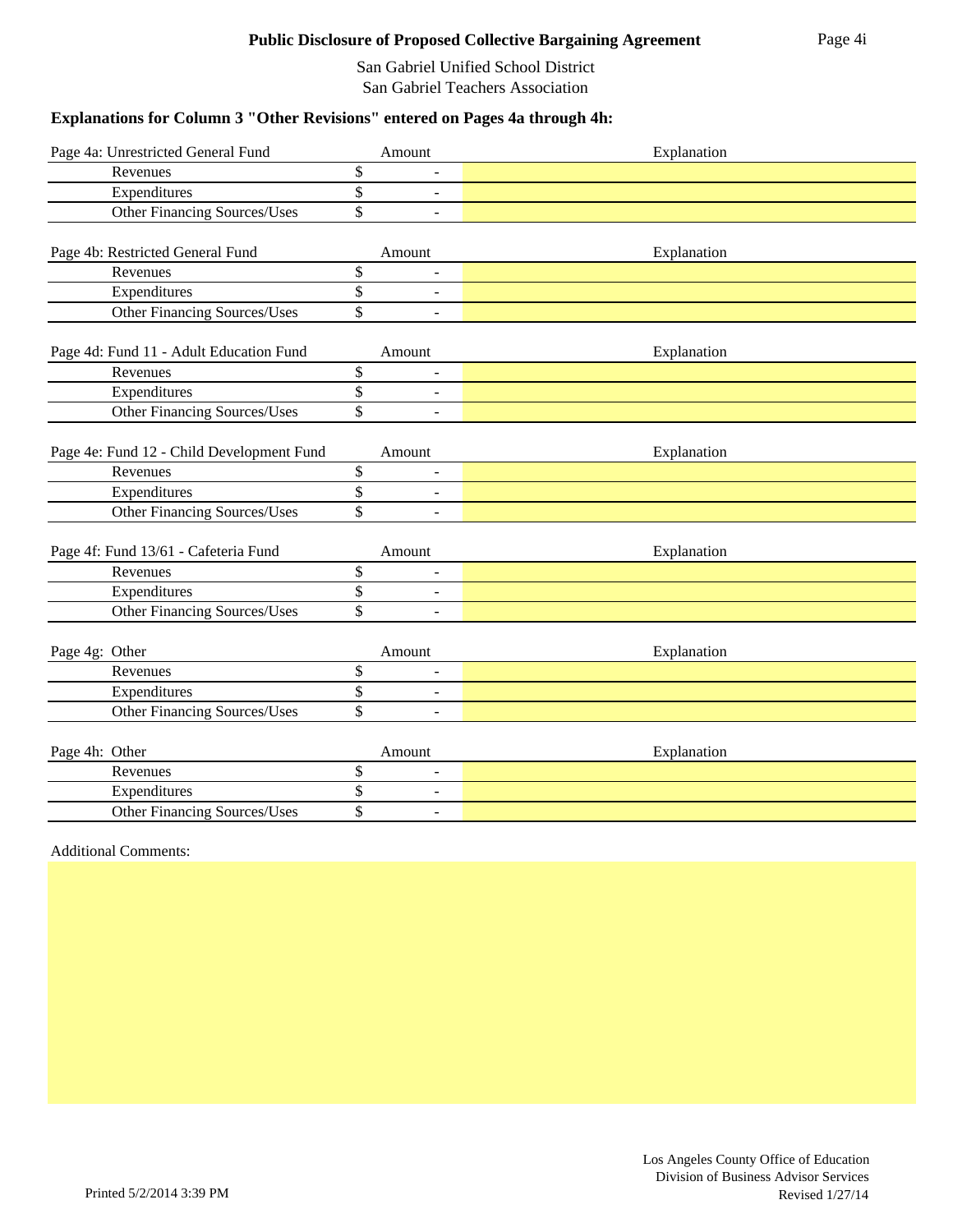## **H. IMPACT OF PROPOSED AGREEMENT ON SUBSEQUENT YEARS**

|                                      |                        | <b>Unrestricted General Fund MYP</b>          |                                                                      |                                            |  |  |  |  |  |
|--------------------------------------|------------------------|-----------------------------------------------|----------------------------------------------------------------------|--------------------------------------------|--|--|--|--|--|
|                                      | Bargaining Unit:       | San Gabriel Teachers Association              |                                                                      |                                            |  |  |  |  |  |
|                                      |                        | 2013-14                                       | 2014-15                                                              | 2015-16                                    |  |  |  |  |  |
|                                      | Object Code            | Settlement                                    | Total Revised Budget After First Subsequent Year After<br>Settlement | Second Subsequent Year<br>After Settlement |  |  |  |  |  |
| <b>REVENUES</b>                      |                        |                                               |                                                                      |                                            |  |  |  |  |  |
| <b>LCFF Revenue</b>                  | 8010-8099              | \$<br>33,935,842                              | 38,343,909<br>$\mathbb{S}$                                           | 41,905,610<br>$\mathcal{S}$                |  |  |  |  |  |
| <b>Federal Revenue</b>               | 8100-8299              | $\mathbb{S}$<br>26,550                        | $\overline{\mathbf{s}}$<br>26,550                                    | $\overline{\mathcal{S}}$<br>26,550         |  |  |  |  |  |
| Other State Revenue                  | 8300-8599              | \$<br>909,572                                 | $\sqrt{S}$<br>909,572                                                | $\mathsf{\$}$<br>909,572                   |  |  |  |  |  |
| Other Local Revenue                  | 8600-8799              | \$<br>499,715                                 | $\overline{\mathcal{S}}$<br>499,715                                  | $\mathcal{S}$<br>499,715                   |  |  |  |  |  |
| <b>TOTAL REVENUES</b>                |                        | \$<br>35,371,679                              | $\overline{\mathcal{S}}$<br>39,779,746                               | 43,341,447<br>$\mathcal{S}$                |  |  |  |  |  |
| <b>EXPENDITURES</b>                  |                        |                                               |                                                                      |                                            |  |  |  |  |  |
| <b>Certificated Salaries</b>         | 1000-1999              | \$<br>16,256,381                              | $\mathbf{\hat{S}}$<br>16,562,276                                     | $\mathbf{\hat{S}}$<br>17,130,498           |  |  |  |  |  |
| <b>Classified Salaries</b>           | 2000-2999              | $\mathbb{S}$<br>4,128,199                     | $\sqrt{S}$<br>4,262,334                                              | 4,396,859<br>$\mathcal{S}$                 |  |  |  |  |  |
| <b>Employee Benefits</b>             | 3000-3999              | $\mathbb{S}$<br>6,884,670                     | $\sqrt{S}$<br>7,219,433                                              | 7,480,545<br>$\mathcal{S}$                 |  |  |  |  |  |
| <b>Books and Supplies</b>            | 4000-4999              | $\mathbb{S}$<br>563,730                       | 575,413<br>$\mathcal{S}$                                             | $\mathcal{S}$<br>586,921                   |  |  |  |  |  |
| Services, Other Operating Expenses   | 5000-5999              | \$<br>2,636,569                               | $\mathbb{S}$<br>2,582,958                                            | $\sqrt{3}$<br>2,829,158                    |  |  |  |  |  |
| Capital Outlay                       | 6000-6999              | $\mathbb{S}$<br>$\overline{a}$                | \$                                                                   | \$                                         |  |  |  |  |  |
| Other Outgo                          | 7100-7299<br>7400-7499 | \$<br>$\overline{\phantom{a}}$                | \$                                                                   | \$                                         |  |  |  |  |  |
| <b>Indirect/Direct Support Costs</b> | 7300-7399              | \$<br>(416,900)                               | $\mathbb{S}$<br>(422, 294)                                           | $\sqrt{5}$<br>(422, 314)                   |  |  |  |  |  |
| Other Adjustments                    |                        |                                               | $\mathbb{S}$<br>2,398,360                                            | $\sqrt[6]{3}$<br>2,730,685                 |  |  |  |  |  |
| <b>TOTAL EXPENDITURES</b>            |                        | \$<br>30,052,649                              | \$<br>33,178,480                                                     | \$<br>34,732,352                           |  |  |  |  |  |
| <b>OTHER FINANCING SOURCES/USES</b>  |                        |                                               |                                                                      |                                            |  |  |  |  |  |
| Transfers In and Other Sources       | 8900-8979              | \$<br>$\overline{\phantom{0}}$                | \$<br>÷,                                                             | \$                                         |  |  |  |  |  |
| <b>Transfers Out and Other Uses</b>  | 7600-7699              | \$<br>525,000                                 | $\sqrt[6]{\frac{1}{2}}$<br>525,000                                   | $\sqrt{3}$<br>525,000                      |  |  |  |  |  |
| Contributions                        | 8980-8999              | \$<br>$(5,535,301)$ \$                        | (5,773,846)                                                          | $\sqrt{S}$<br>(6,939,541)                  |  |  |  |  |  |
| <b>OPERATING SURPLUS (DEFICIT)*</b>  |                        | \$<br>$(741, 271)$ \$                         | 302,420                                                              | $\boldsymbol{\mathsf{S}}$<br>1,144,554     |  |  |  |  |  |
|                                      |                        |                                               |                                                                      |                                            |  |  |  |  |  |
| <b>BEGINNING FUND BALANCE</b>        | 9791                   | 5,741,276 \$<br>\$                            | 4,697,740                                                            | 5,000,160<br>$\mathcal{S}$                 |  |  |  |  |  |
| Prior-Year Adjustments/Restatements  | 9793/9795              | $\boldsymbol{\mathsf{S}}$<br>(302, 265)       |                                                                      |                                            |  |  |  |  |  |
| <b>ENDING FUND BALANCE</b>           |                        | \$<br>4,697,740                               | 5,000,160<br>l \$                                                    | $\mathcal{S}$<br>6,144,714                 |  |  |  |  |  |
| <b>COMPONENTS OF ENDING BALANCE:</b> |                        |                                               |                                                                      |                                            |  |  |  |  |  |
| Nonspendable Amounts                 | 9711-9719              | \$<br>$80,000$ \$                             | 80,000                                                               | $\sqrt{5}$<br>80,000                       |  |  |  |  |  |
| <b>Restricted Amounts</b>            | 9740                   |                                               |                                                                      |                                            |  |  |  |  |  |
| <b>Committed Amounts</b>             | 9750-9760              | $\mathbb{S}$<br>$\overline{a}$                | $\mathbf{\hat{S}}$                                                   | $\mathbb{S}$                               |  |  |  |  |  |
| <b>Assigned Amounts</b>              | 9780                   | \$<br>1,255,162                               | 3,402,569<br>$\sqrt{5}$                                              | $\mathbb{S}$<br>2,347,734                  |  |  |  |  |  |
| Reserve for Economic Uncertainties   | 9789                   | $\boldsymbol{\mathsf{S}}$<br>$1,411,255$   \$ | 1,517,591                                                            | 1,555,532<br>$\mathbb{S}$                  |  |  |  |  |  |
| Unassigned/Unappropriated Amount     | 9790                   | $\boldsymbol{\mathsf{S}}$<br>1,951,323        | $\sqrt{3}$<br>$\Omega$                                               | 2,161,448<br>$\mathbb{S}$                  |  |  |  |  |  |

\*Net Increase (Decrease) in Fund Balance **NOTE: 9790 amounts must be positive**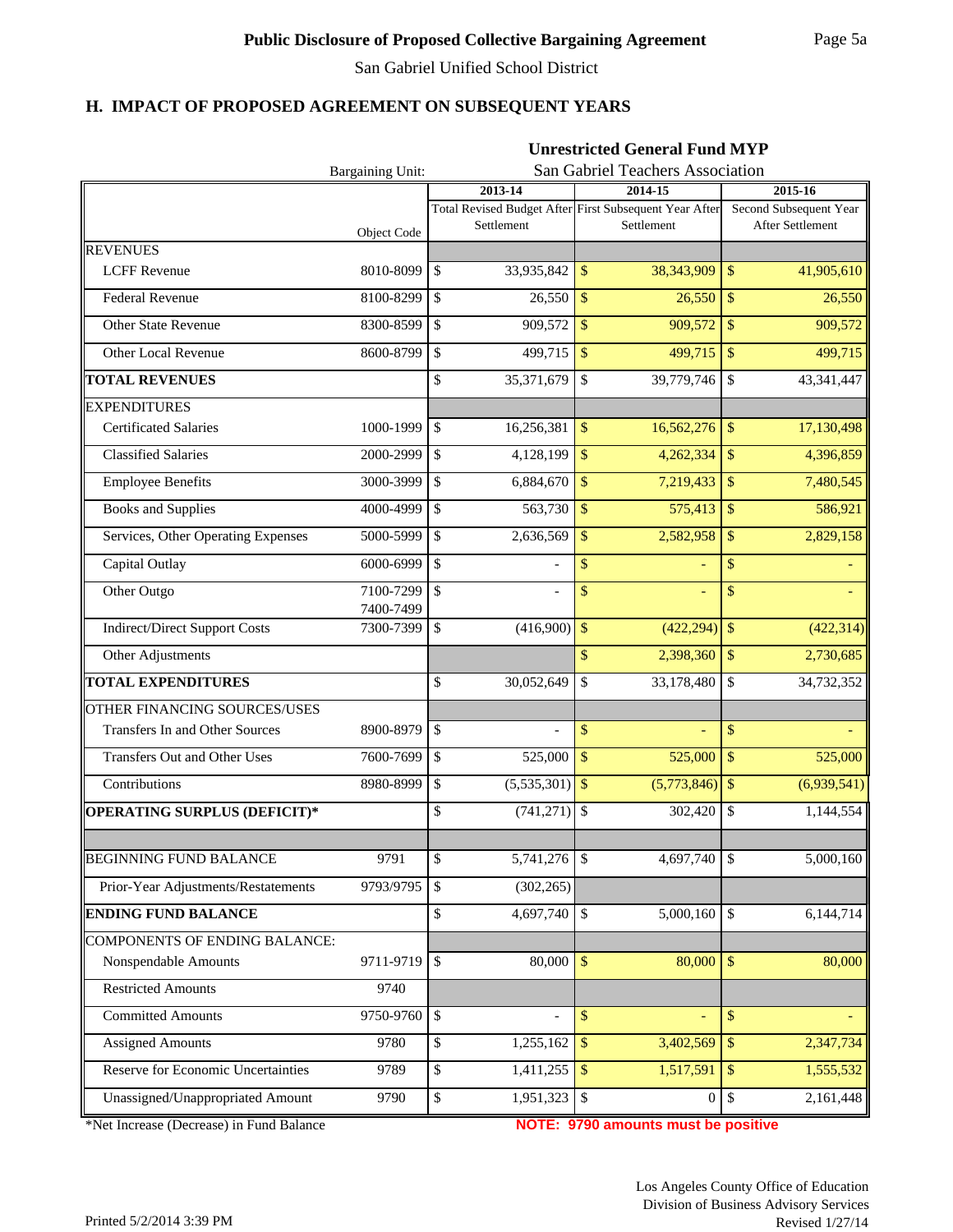## **H. IMPACT OF PROPOSED AGREEMENT ON SUBSEQUENT YEARS**

|                                       |                        | <b>Restricted General Fund MYP</b> |                                                                      |                                            |  |  |  |  |  |
|---------------------------------------|------------------------|------------------------------------|----------------------------------------------------------------------|--------------------------------------------|--|--|--|--|--|
|                                       | Bargaining Unit:       | San Gabriel Teachers Association   |                                                                      |                                            |  |  |  |  |  |
|                                       |                        | 2013-14                            | 2014-15                                                              | 2015-16                                    |  |  |  |  |  |
|                                       | Object Code            | Settlement                         | Total Revised Budget After First Subsequent Year After<br>Settlement | Second Subsequent Year<br>After Settlement |  |  |  |  |  |
| <b>REVENUES</b>                       |                        |                                    |                                                                      |                                            |  |  |  |  |  |
| <b>LCFF</b> Revenue                   | 8010-8099              | \$<br>$\overline{\phantom{a}}$     | \$                                                                   | \$                                         |  |  |  |  |  |
| <b>Federal Revenue</b>                | 8100-8299              | \$<br>3,169,014                    | \$<br>3,169,014                                                      | \$<br>3,169,014                            |  |  |  |  |  |
| Other State Revenue                   | 8300-8599              | \$<br>2,628,842                    | \$<br>2,628,842                                                      | $\sqrt{5}$<br>2,628,842                    |  |  |  |  |  |
| Other Local Revenue                   | 8600-8799              | \$<br>4,504,192                    | $\mathbf{\hat{S}}$<br>4,504,192                                      | 4,504,192<br>$\sqrt[6]{\frac{1}{2}}$       |  |  |  |  |  |
| <b>TOTAL REVENUES</b>                 |                        | \$<br>10,302,048                   | \$<br>10,302,048                                                     | \$<br>10,302,048                           |  |  |  |  |  |
| <b>EXPENDITURES</b>                   |                        |                                    |                                                                      |                                            |  |  |  |  |  |
| <b>Certificated Salaries</b>          | 1000-1999              | \$<br>4,450,605                    | $\mathbf{\hat{S}}$<br>4,485,130                                      | $\mathbb{S}$<br>4,550,235                  |  |  |  |  |  |
| <b>Classified Salaries</b>            | 2000-2999              | \$<br>2,542,408                    | $\mathbf{\$}$<br>2,628,365                                           | $\sqrt{S}$<br>2,706,732                    |  |  |  |  |  |
| <b>Employee Benefits</b>              | 3000-3999              | \$<br>2,418,456                    | $\mathbf{\hat{S}}$<br>2,486,535                                      | 2,583,998<br>$\mathcal{S}$                 |  |  |  |  |  |
| <b>Books and Supplies</b>             | 4000-4999              | \$<br>1,701,435                    | $\sqrt{3}$<br>1,666,739                                              | 1,700,074<br>$\mathbb{S}$                  |  |  |  |  |  |
| Services, Other Operating Expenses    | 5000-5999              | \$<br>4,072,190                    | $\mathbf{\hat{S}}$<br>4,221,738                                      | $\mathbb{S}$<br>4,306,173                  |  |  |  |  |  |
| Capital Outlay                        | 6000-6999              | \$                                 | \$                                                                   | \$                                         |  |  |  |  |  |
| Other Outgo                           | 7100-7299              | $\mathsf{\$}$<br>1,060,000         | $\mathbf{\hat{S}}$<br>1,060,000                                      | $\mathbb{S}$<br>1,060,000                  |  |  |  |  |  |
| <b>Indirect/Dirrect Support Costs</b> | 7400-7499<br>7300-7399 | $\mathbb{S}$<br>335,778            | 334,377<br>\$                                                        | 334,377<br>$\mathcal{S}$                   |  |  |  |  |  |
| Other Adjustments                     |                        |                                    | $\mathbb{S}$                                                         | \$                                         |  |  |  |  |  |
| <b>TOTAL EXPENDITURES</b>             |                        | \$<br>16,580,872                   | \$<br>16,882,884                                                     | \$<br>17,241,589                           |  |  |  |  |  |
| OTHER FINANCING SOURCES/USES          |                        |                                    |                                                                      |                                            |  |  |  |  |  |
| Transfers In and Other Sources        | 8900-8979              | \$<br>$\overline{a}$               | \$<br>L,                                                             | \$                                         |  |  |  |  |  |
| <b>Transfers Out and Other Uses</b>   | 7600-7699              | \$<br>$\overline{a}$               | \$<br>L,                                                             | \$                                         |  |  |  |  |  |
| Contributions                         | 8980-8999              | \$<br>5,535,301                    | \$<br>5,773,846                                                      | \$<br>6,939,541                            |  |  |  |  |  |
| <b>OPERATING SURPLUS (DEFICIT)*</b>   |                        | \$<br>(743, 523)                   | \$<br>(806,990)                                                      | l \$                                       |  |  |  |  |  |
|                                       |                        |                                    |                                                                      |                                            |  |  |  |  |  |
| <b>BEGINNING FUND BALANCE</b>         | 9791                   | $1,550,513$ \$<br>\$               | 806,990                                                              | $\mathcal{S}$<br>$\Omega$                  |  |  |  |  |  |
| Prior-Year Adjustments/Restatements   | 9793/9795              | \$                                 |                                                                      |                                            |  |  |  |  |  |
| <b>ENDING FUND BALANCE</b>            |                        | 806,990<br>\$                      | $\Omega$<br><sup>\$</sup>                                            | $\mathbb{S}$<br>$\Omega$                   |  |  |  |  |  |
| <b>COMPONENTS OF ENDING BALANCE:</b>  |                        |                                    |                                                                      |                                            |  |  |  |  |  |
| Nonspendable Amounts                  | 9711-9719              | \$<br>$\overline{a}$               | \$                                                                   | \$                                         |  |  |  |  |  |
| <b>Restricted Amounts</b>             | 9740                   | 806,990<br>\$                      | $\mathcal{S}$                                                        | \$                                         |  |  |  |  |  |
| <b>Committed Amounts</b>              | 9750-9760              |                                    |                                                                      |                                            |  |  |  |  |  |
| <b>Assigned Amounts</b>               | 9780                   |                                    |                                                                      |                                            |  |  |  |  |  |
| Reserve for Economic Uncertainties    | 9789                   | \$                                 | $\mathbf{\$}$                                                        | $\mathbf{\$}$                              |  |  |  |  |  |
| Unassigned/Unappropriated Amount      | 9790                   | $\mathbb{S}$                       | 0 <sup>1</sup><br>$\overline{0}$                                     | $\mathbb{S}$<br>$\overline{0}$             |  |  |  |  |  |

\*Net Increase (Decrease) in Fund Balance **NOTE: 9790 amounts must be positive**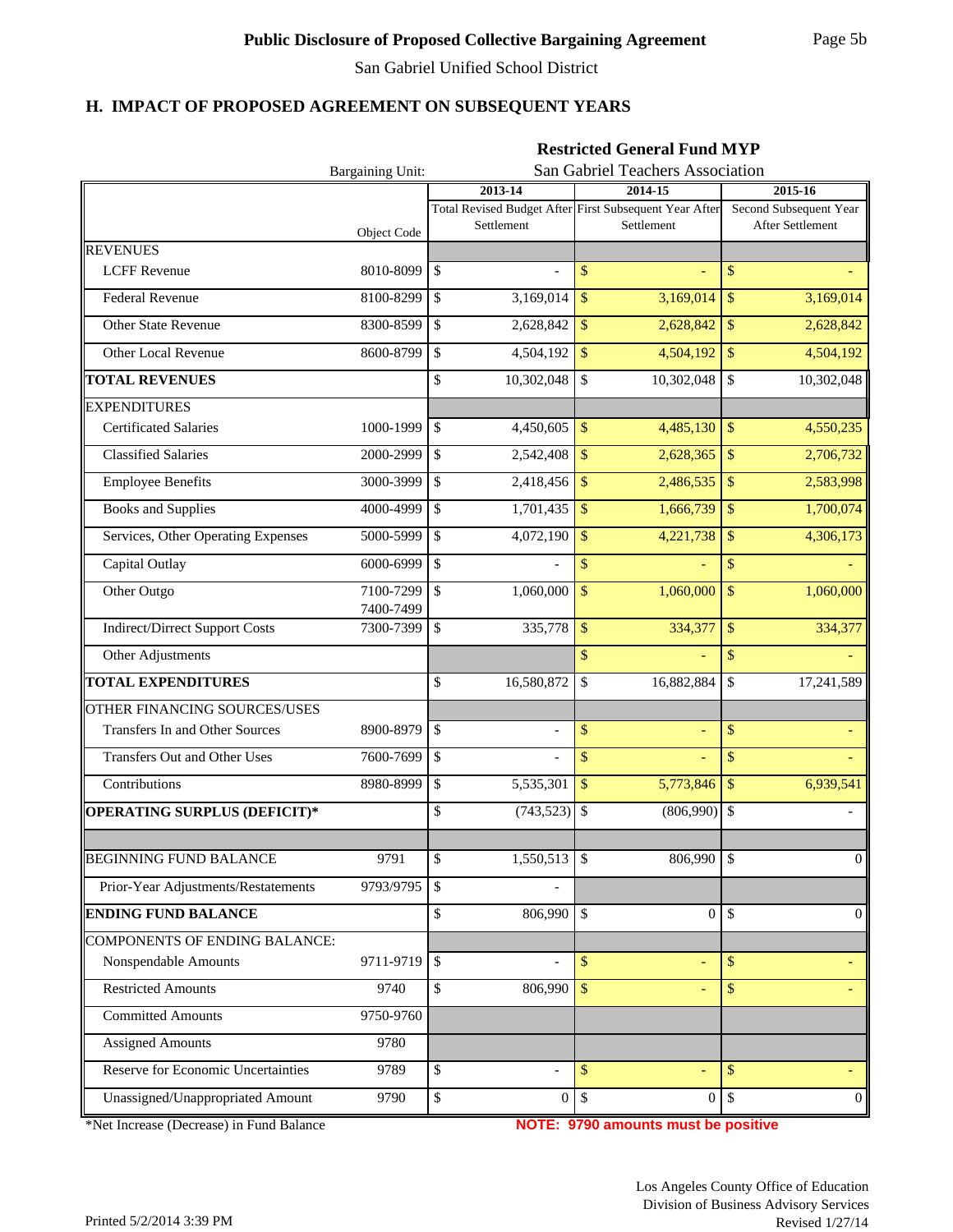## **H. IMPACT OF PROPOSED AGREEMENT ON SUBSEQUENT YEARS**

|                                           |                        | <b>Combined General Fund MYP</b> |                                                                      |                                            |  |  |  |  |  |
|-------------------------------------------|------------------------|----------------------------------|----------------------------------------------------------------------|--------------------------------------------|--|--|--|--|--|
|                                           | Bargaining Unit:       | San Gabriel Teachers Association |                                                                      |                                            |  |  |  |  |  |
|                                           |                        | 2013-14                          | 2014-15                                                              | 2015-16                                    |  |  |  |  |  |
|                                           | Object Code            | Settlement                       | Total Revised Budget After First Subsequent Year After<br>Settlement | Second Subsequent Year<br>After Settlement |  |  |  |  |  |
| <b>REVENUES</b>                           |                        |                                  |                                                                      |                                            |  |  |  |  |  |
| <b>LCFF Revenue</b>                       | 8010-8099              | \$<br>33,935,842                 | $\mathcal{S}$<br>38,343,909                                          | 41,905,610<br>\$                           |  |  |  |  |  |
| <b>Federal Revenue</b>                    | 8100-8299              | \$<br>3,195,564                  | $\overline{\mathcal{S}}$<br>3,195,564                                | $\overline{\mathcal{S}}$<br>3,195,564      |  |  |  |  |  |
| Other State Revenue                       | 8300-8599              | \$<br>3,538,414                  | $\mathcal{S}$<br>3,538,414                                           | \$<br>3,538,414                            |  |  |  |  |  |
| Other Local Revenue                       | 8600-8799              | \$<br>5,003,907                  | $\mathcal{S}$<br>5,003,907                                           | \$<br>5,003,907                            |  |  |  |  |  |
| <b>TOTAL REVENUES</b>                     |                        | \$<br>45,673,727                 | $\mathbf S$<br>50,081,794                                            | 53,643,495<br>\$                           |  |  |  |  |  |
| <b>EXPENDITURES</b>                       |                        |                                  |                                                                      |                                            |  |  |  |  |  |
| <b>Certificated Salaries</b>              | 1000-1999              | \$<br>20,706,986                 | $\mathbf{\hat{S}}$<br>21,047,406                                     | \$<br>21,680,733                           |  |  |  |  |  |
| <b>Classified Salaries</b>                | 2000-2999              | \$<br>6,670,607                  | $\mathbf S$<br>$\overline{6,890,699}$                                | \$<br>7,103,591                            |  |  |  |  |  |
| <b>Employee Benefits</b>                  | 3000-3999              | \$<br>9,303,126                  | $\mathcal{S}$<br>9,705,968                                           | $\mathcal{S}$<br>10,064,543                |  |  |  |  |  |
| <b>Books and Supplies</b>                 | 4000-4999              | \$<br>2,265,165                  | $\mathcal{S}$<br>2,242,152                                           | $\mathcal{S}$<br>2,286,995                 |  |  |  |  |  |
| Services, Other Operating Expenses        | 5000-5999              | \$<br>6,708,759                  | $\mathcal{S}$<br>6,804,696                                           | $\mathcal{S}$<br>7,135,331                 |  |  |  |  |  |
| Capital Outlay                            | 6000-6999              | \$                               | \$                                                                   | \$                                         |  |  |  |  |  |
| Other Outgo                               | 7100-7299<br>7400-7499 | \$<br>1,060,000                  | \$<br>1,060,000                                                      | \$<br>1,060,000                            |  |  |  |  |  |
| <b>Indirect/Direct Support Costs</b>      | 7300-7399              | \$<br>(81, 122)                  | $\sqrt{3}$<br>(87, 917)                                              | $\mathcal{S}$<br>(87, 937)                 |  |  |  |  |  |
| Other Adjustments                         |                        |                                  | \$<br>2,398,360                                                      | \$<br>2,730,685                            |  |  |  |  |  |
| <b>TOTAL EXPENDITURES</b>                 |                        | \$<br>46,633,521                 | \$<br>50,061,364                                                     | \$<br>51,973,941                           |  |  |  |  |  |
| OTHER FINANCING SOURCES/USES              |                        |                                  |                                                                      |                                            |  |  |  |  |  |
| Transfers In and Other Sources            | 8900-8979              | \$<br>$\overline{a}$             | \$<br>$\overline{a}$                                                 | \$                                         |  |  |  |  |  |
| Transfers Out and Other Uses              | 7600-7699              | \$<br>525,000                    | \$<br>525,000                                                        | \$<br>525,000                              |  |  |  |  |  |
| Contributions                             | 8980-8999              | \$                               | \$                                                                   | \$                                         |  |  |  |  |  |
| OPERATING SURPLUS (DEFICIT)*              |                        | $(1,484,794)$ \$<br>\$           | (504, 570)                                                           | $\overline{\mathcal{S}}$<br>1,144,554      |  |  |  |  |  |
|                                           |                        |                                  |                                                                      |                                            |  |  |  |  |  |
| <b>BEGINNING FUND BALANCE</b>             | 9791                   | \$<br>7,291,789                  | 5,504,730<br>$\mathbb{S}$                                            | 5,000,160<br>$\mathcal{S}$                 |  |  |  |  |  |
| Prior-Year Adjustments/Restatements       | 9793/9795              | \$<br>(302, 265)                 |                                                                      |                                            |  |  |  |  |  |
| <b>ENDING FUND BALANCE</b>                |                        | \$<br>5,504,730                  | 5,000,160<br>$\mathcal{S}$                                           | $\mathbb{S}$<br>6,144,714                  |  |  |  |  |  |
| <b>COMPONENTS OF ENDING BALANCE:</b>      |                        |                                  |                                                                      |                                            |  |  |  |  |  |
| Nonspendable Amounts                      | 9711-9719              | \$<br>80,000                     | $\mathcal{S}$<br>80,000                                              | 80,000<br>$\mathbb{S}$                     |  |  |  |  |  |
| <b>Restricted Amounts</b>                 | 9740                   | \$<br>806,990                    | $\mathbb{S}$                                                         | \$                                         |  |  |  |  |  |
| <b>Committed Amounts</b>                  | 9750-9760              | \$                               | \$                                                                   | \$                                         |  |  |  |  |  |
| <b>Assigned Amounts</b>                   | 9780                   | \$<br>1,255,162                  | 3,402,569<br>$\mathcal{S}$                                           | $\mathbb{S}$<br>2,347,734                  |  |  |  |  |  |
| <b>Reserve for Economic Uncertainties</b> | 9789                   | \$<br>1,411,255                  | 1,517,591<br>$\mathcal{S}$                                           | 1,555,532<br>$\mathcal{S}$                 |  |  |  |  |  |
| Unassigned/Unappropriated Amount          | 9790                   | \$<br>1,951,323                  | $\mathcal{S}$<br>$\Omega$                                            | 2,161,448<br>$\sqrt$                       |  |  |  |  |  |

\*Net Increase (Decrease) in Fund Balance

**NOTE: 9790 amounts must be positive**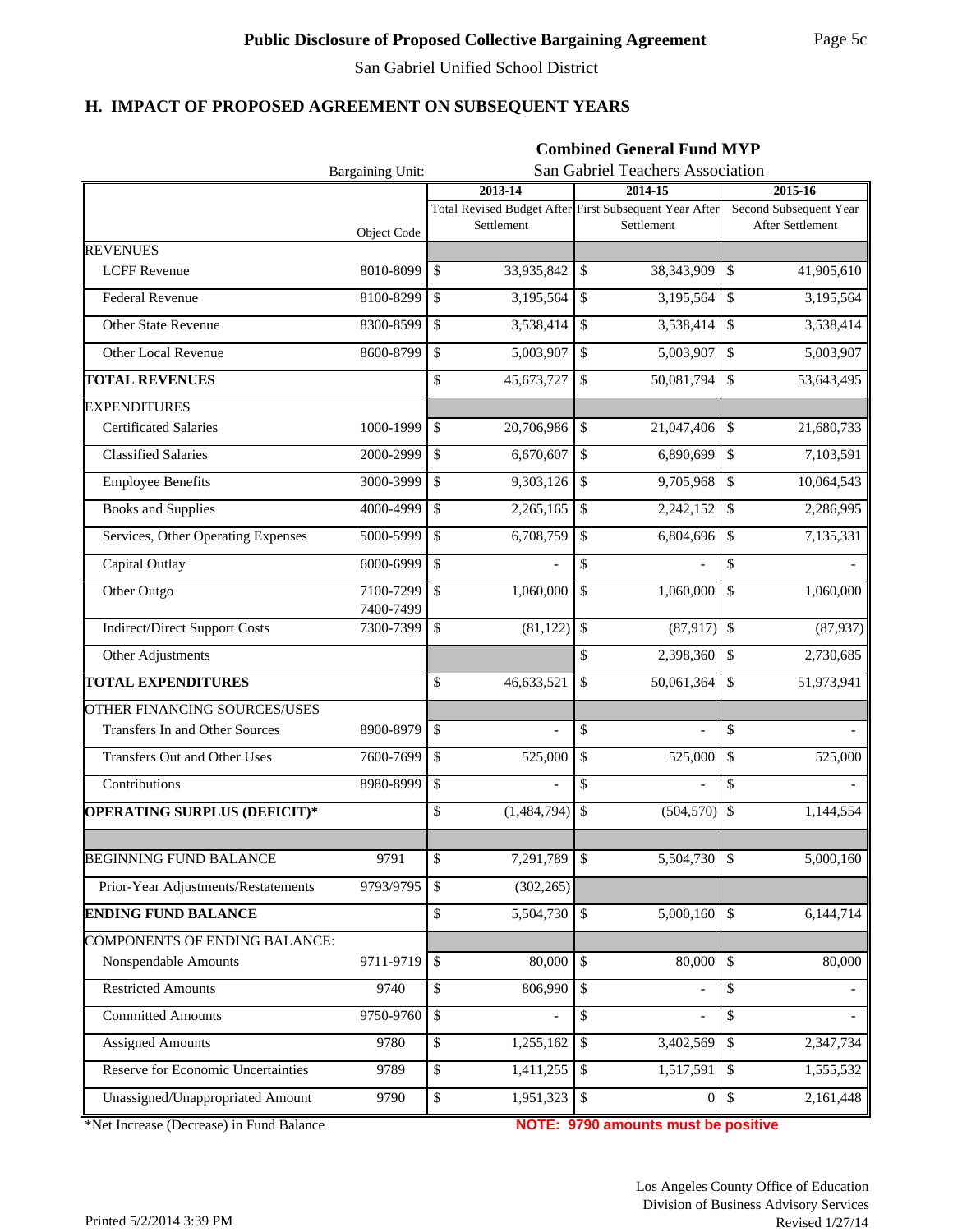San Gabriel Unified School District San Gabriel Teachers Association

# **I. IMPACT OF PROPOSED AGREEMENT ON UNRESTRICTED RESERVES**

1. State Reserve Standard

|                                                     | 2013-14    |   | 2014-15    |   | 2015-16    |
|-----------------------------------------------------|------------|---|------------|---|------------|
| Total Expenditures, Transfers Out, and Uses         |            |   |            |   |            |
| a. (Including Cost of Proposed Agreement)           | 47,158,521 | S | 50,586,364 | S | 52,498,941 |
| b. Less: Special Education Pass-Through Funds       |            |   |            |   |            |
| $\ c\ $ . Net Expenditures, Transfers Out, and Uses | 47,158,521 |   | 50,586,364 |   | 52,498,941 |
| State Standard Minimum Reserve Percentage for       |            |   |            |   |            |
| d. this District<br><b>Enter percentage</b>         | 3.00%      |   | 3.00%      |   | 3.00%      |
| State Standard Minimum Reserve Amount for this      |            |   |            |   |            |
| District (For districts with less than 1,001 ADA,   |            |   |            |   |            |
| this is the greater of Line a, times Line b. or     |            |   |            |   |            |
| $\ e. $ \$50,000)                                   | 1,414,756  |   | 1,517,591  |   | 1.574.968  |

# 2. Budgeted Unrestricted Reserve (After Impact of Proposed Agreement)

|    | General Fund Budgeted Unrestricted               |                 |           |           |
|----|--------------------------------------------------|-----------------|-----------|-----------|
|    | a. Designated for Economic Uncertainties (9789)  | \$<br>1,411,255 | 1,517,591 | 1,555,532 |
|    | General Fund Budgeted Unrestricted               |                 |           |           |
|    | b. Unassigned/Unappropriated Amount (9790)       | 1,951,323       |           | 2,161,448 |
|    | Special Reserve Fund (Fund 17) Budgeted          |                 |           |           |
|    | c. Designated for Economic Uncertainties (9789)  |                 |           |           |
|    | Special Reserve Fund (Fund 17) Budgeted          |                 |           |           |
|    | d. Unassigned/Unappropriated Amount (9790)       |                 |           |           |
|    |                                                  |                 |           |           |
| e. | <b>Total Available Reserves</b>                  | 3,362,579       | 1,517,591 | 3,716,980 |
|    |                                                  |                 |           |           |
|    | f. Reserve for Economic Uncertainties Percentage | 7.13%           | 3.00%     | 7.08%     |

3. Do unrestricted reserves meet the state minimum reserve amount?

| 2013-14 | $Yes \tX$                   | Nο |
|---------|-----------------------------|----|
| 2014-15 | Yes $\overline{\mathbf{X}}$ | No |
| 2015-16 | Yes $\overline{\mathbf{X}}$ | No |



4. If no, how do you plan to restore your reserves?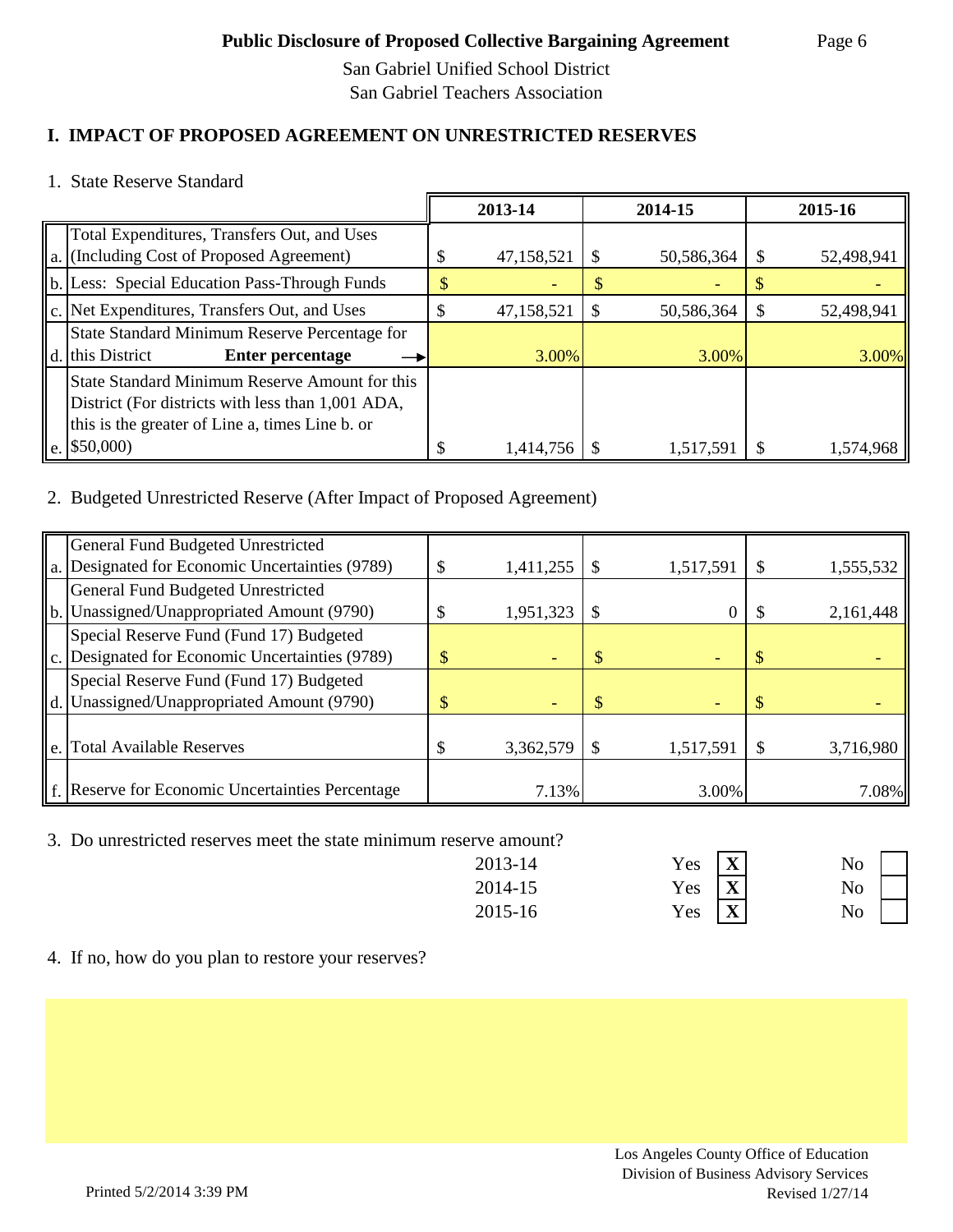San Gabriel Unified School District San Gabriel Teachers Association

5. **Does the Total Compensation Increase/(Decrease) on Page 1, Section A, #5 agree with the Total Increase/(Decrease) for all funds as a result of the settlement(s)? Please explain any variance.** 

| Total Compensation Increase/(Decrease) on Page 1, Section A, #5              |             | 640,687    |
|------------------------------------------------------------------------------|-------------|------------|
| General Fund balance Increase/(Decrease), Page 4c, Column 2                  |             | (640, 687) |
| Adult Education Fund balance Increase/(Decrease), Page 4d, Column 2          |             |            |
| Child Development Fund balance Increase/(Decrease), Page 4e, Column 2        |             |            |
| Cafeteria Fund balance Increase/(Decrease), Page 4f, Column 2                |             |            |
| Other Fund balance Increase/(Decrease), Page 4g, Column 2                    |             |            |
| Other Fund balance Increase/(Decrease), Page 4h, Column 2                    |             |            |
| Total all fund balances Increase/(Decrease) as a result of the settlement(s) |             | (640, 687) |
|                                                                              | Variance \$ |            |
| <b>Variance Explanation:</b>                                                 |             |            |

# 6. **Will this agreement create or increase deficit financing in the current or subsequent years?**

"Deficit Financing" is defined to exist when a fund's expenditures and other financing uses exceed its revenues and other financing sources in a given year. If a deficit is shown below, provide an explanation and any deficit reduction plan, as necessary.

|                                                          | Surplus/      |             |                                            |
|----------------------------------------------------------|---------------|-------------|--------------------------------------------|
| General Fund Combined                                    | (Deficit)     | (Deficit) % | Deficit primarily due to:                  |
| Current FY Surplus/(Deficit) before settlement(s)?       | (844, 107)    | $(1.8\%)$   | <b>Contribution to Restricted Programs</b> |
| Current FY Surplus/(Deficit) after settlement(s)?        | \$(1,484,794) | $(3.1\%)$   | <b>Contribution to Restricted Programs</b> |
| 1st Subsequent FY Surplus/(Deficit) after settlement(s)? | (504, 570)    | $(1.0\%)$   | <b>Contribution to Restricted Programs</b> |
| 2nd Subsequent FY Surplus/(Deficit) after settlement(s)? | 1,144,554     | 2.2%        |                                            |

**Deficit Reduction Plan (as necessary):**

# 7. **Subsequent FY? Were "Other Adjustments" amount(s) entered in the multiyear projections (pages 5a and 5b) for 1st and 2nd**

"Other Adjustments" could indicate that a budget reduction plan was/is being developed to address deficit spending and to rebuild reserves. Any amount shown below must have an explanation. If additional space is needed, attach a separate sheet or use Page 9a.

| MYP                                     | Amount                   | "Other Adjustments" Explanation |
|-----------------------------------------|--------------------------|---------------------------------|
| 1st Subsequent FY Unrestricted, Page 5a | 2,398,360                |                                 |
| 1st Subsequent FY Restricted, Page 5b   | $\overline{\phantom{0}}$ |                                 |
| 2nd Subsequent FY Unrestricted, Page 5a | 2,730,685                |                                 |
| 2nd Subsequent FY Restricted, Page 5b   | ۰.                       |                                 |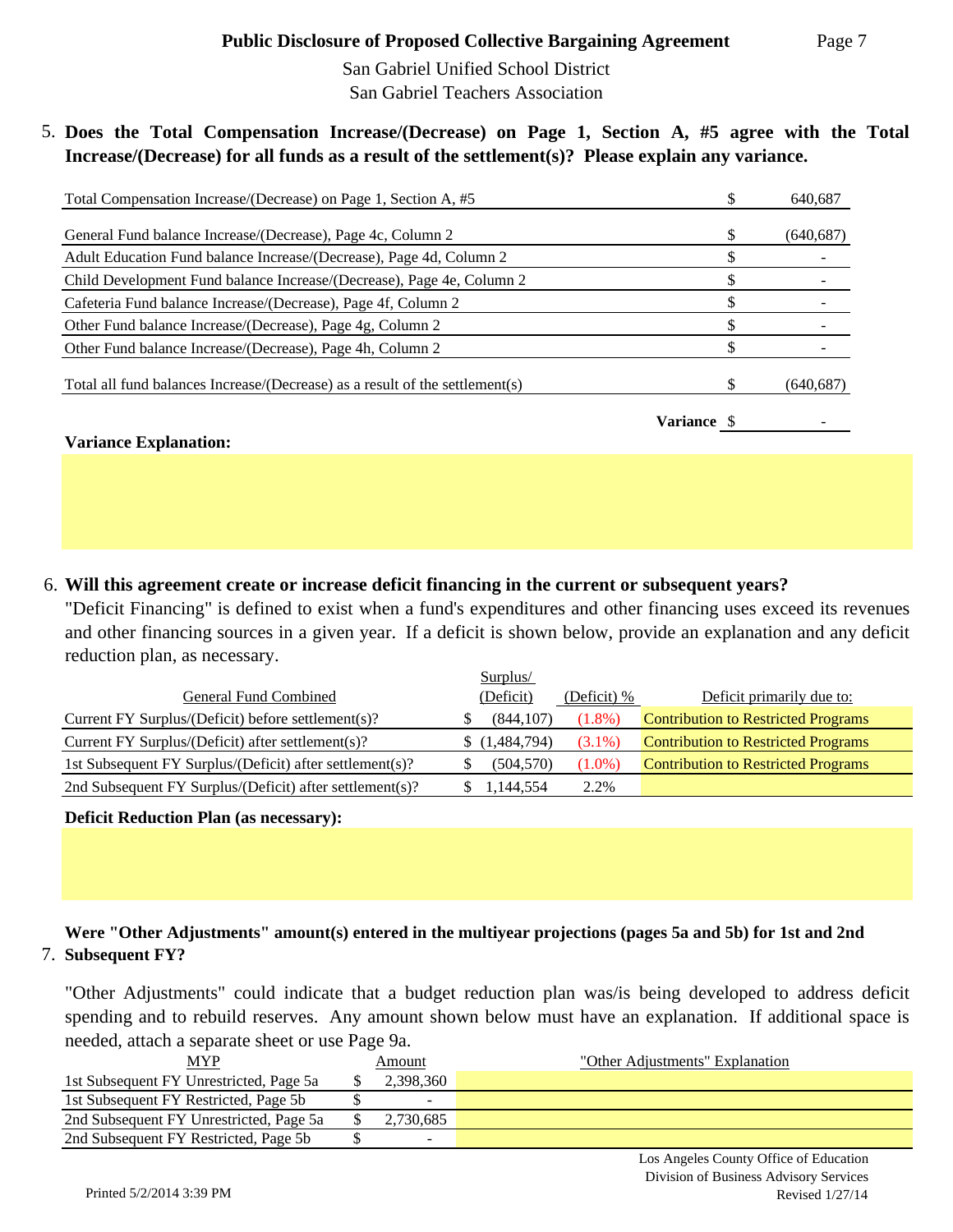San Gabriel Teachers Association

#### **J. COMPARISON OF PROPOSED CHANGE IN TOTAL COMPENSATION TO CHANGE IN LCFF FUNDING FOR THE NEGOTIATED PERIOD**

The purpose of this form is to determine if the district has entered into bargaining agreements that would result in salary increases that are expected to exceed the projected increase in LCFF funding

|                                                  |                                                                          | (fill out columns for which there is agreement) |            |            |          |  |  |
|--------------------------------------------------|--------------------------------------------------------------------------|-------------------------------------------------|------------|------------|----------|--|--|
|                                                  |                                                                          | 2012-13                                         | 2013-14    | 2014-15    | 2015-16  |  |  |
|                                                  |                                                                          | ∗                                               |            |            |          |  |  |
| a. LCFF Funding per ADA (average)                |                                                                          | 6,007.53                                        | 6,504.63   | 7,305.78   | 8,073.52 |  |  |
| b. Amount Change from Prior Year Funding per ADA |                                                                          |                                                 | 497.10     | 801.14     | 767.74   |  |  |
|                                                  | c. Percentage Change from Prior Year Funding per ADA                     |                                                 | 8.27%      | 12.32%     | 10.51%   |  |  |
|                                                  |                                                                          |                                                 |            |            |          |  |  |
|                                                  | d. Total Compensation Amount Change (from Page 1, Section A, Line 5)     |                                                 | 640,687.00 | 438,179.00 |          |  |  |
|                                                  | e. Total Compensation Percentage Change (from Page 1, Section A, Line 5) |                                                 | 2.59%      | 1.73%      | 0.00%    |  |  |
|                                                  | f. Proposed agreement is within/exceeds change in LCFF Funding (f vs. e) |                                                 | Within     | Within     |          |  |  |

**\*** 2012-13 from LACOE LCFF Calculation Worksheet G-7/G-3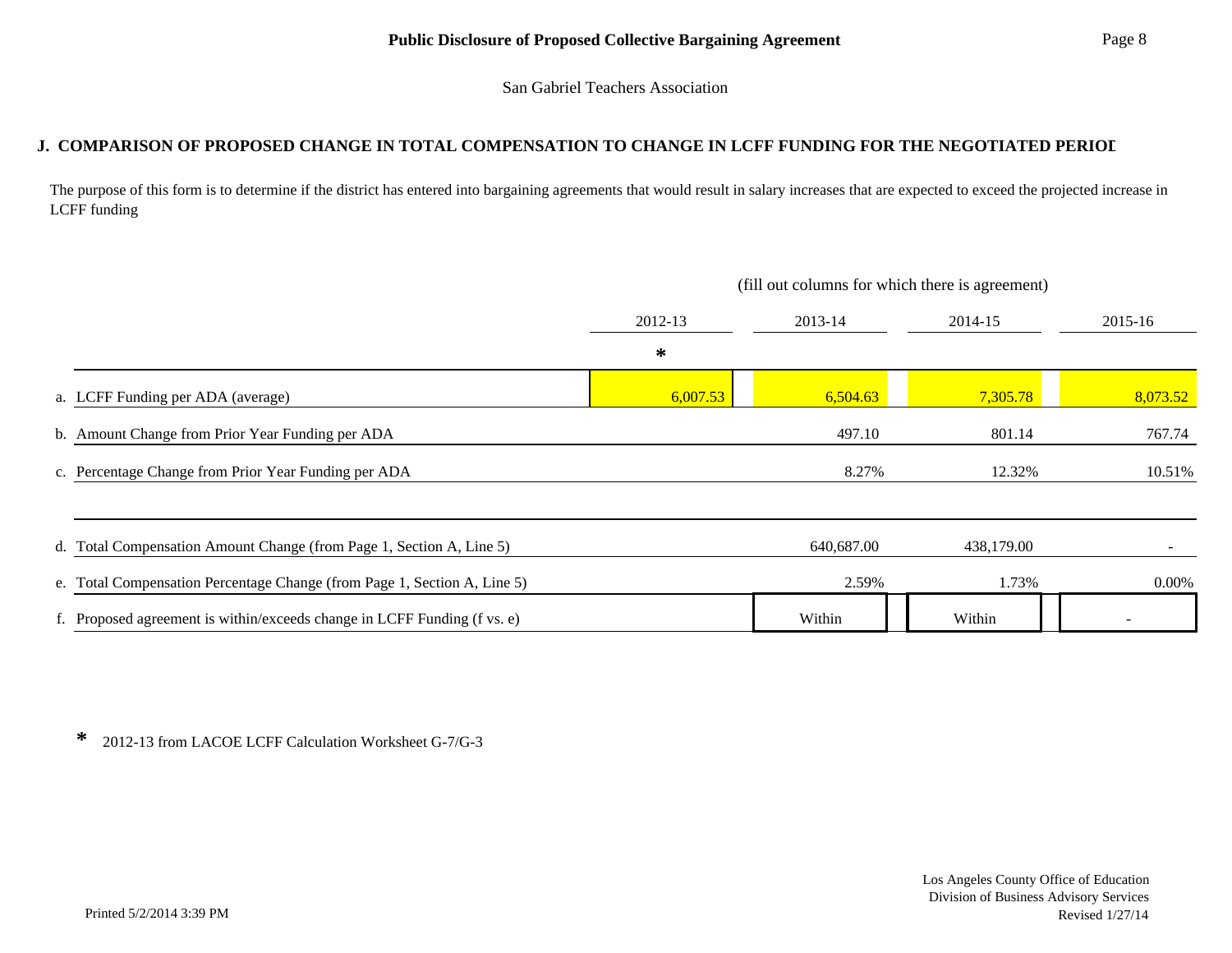# K. CERTIFICATION NO. 1: CERTIFICATION OF THE DISTRICT'S ABILITY TO MEET THE COSTS OF THE COLLECTIVE BARGAINING AGREEMENT

This certification page must be signed by the district's Superintendent and Chief Business Official at the time of public disclosure and is intended to assist the district's Governing Board in determining whether the district can meet the costs incurred under the tentative Collective Bargaining Agreement in the current and subsequent years. The absence of a certification signature or if "I am unable to certify" is checked should serve as a "red flag" to the district's Governing Board.

In accordance with the requirements of Government Code Sections 3540.2(a) and 3547.5, the Superintendent and Chief Business Official of the San Gabriel Unified School District, hereby certify that the District can meet the costs incurred under this Collective Bargaining Agreement during the term of the agreement from July 1, 2013 to June 30, 2015.

#### **Board Actions**

The board actions necessary to meet the cost of the agreement in each year of its term are as follows:

**Current Year** 

| <b>Budget Adjustment Categories:</b>  |                          | <b>Budget Adjustment</b><br>Increase/(Decrease) |  |  |
|---------------------------------------|--------------------------|-------------------------------------------------|--|--|
| Revenues/Other Financing Sources      |                          |                                                 |  |  |
| Expenditures/Other Financing Uses     |                          | 640,687                                         |  |  |
| Ending Balance(s) Increase/(Decrease) |                          | (640, 687)                                      |  |  |
| <b>Subsequent Years</b>               | <b>Budget Adjustment</b> |                                                 |  |  |
| <b>Budget Adjustment Categories:</b>  |                          | Increase/(Decrease)                             |  |  |
| Revenues/Other Financing Sources      |                          |                                                 |  |  |
| Expenditures/Other Financing Uses     |                          |                                                 |  |  |
| Ending Balance(s) Increase/(Decrease) |                          |                                                 |  |  |

#### **Budget Revisions**

If the district does not adopt and submit within 45 days all of the revisions to its budget needed in the current year to meet the costs of the agreement at the time of the approval of the proposed collective bargaining agreement, the county superintendent of schools is required to issue a qualified or negative certification for the district on its next interim report.

#### **Assumptions**

See attached page for a list of the assumptions upon which this certification is based.

#### **Certifications**

| I hereby certify                              | I am unable to certify |      |  |
|-----------------------------------------------|------------------------|------|--|
|                                               |                        |      |  |
| <b>District Superintendent</b><br>(Signature) |                        | Date |  |
| I hereby certify                              | I am unable to certify |      |  |
|                                               | Director Fisal Sves.   |      |  |
| <b>Chief Business Official</b><br>(Signature) | Nove He MartiN         | Date |  |

Special Note: The Los Angeles County Office of Education may request additional information, as necessary, to review the district's compliance with requirements.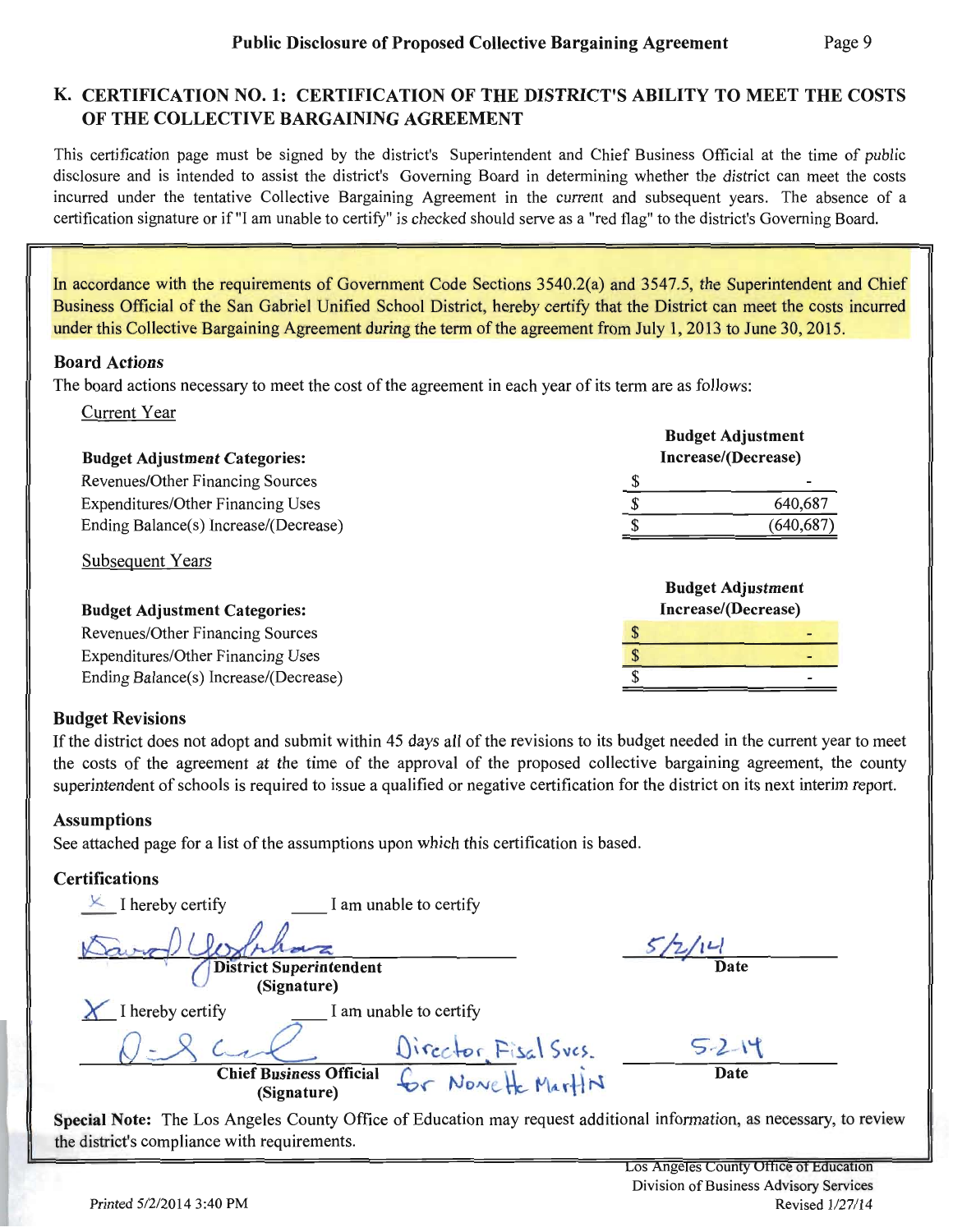San Gabriel Unified School District San Gabriel Teachers Association

**Assumptions and Explanations** (enter or attach documentation)

The assumptions upon which this certification is made are as follows:

Concerns regarding affordability of agreement in subsequent years (if any):